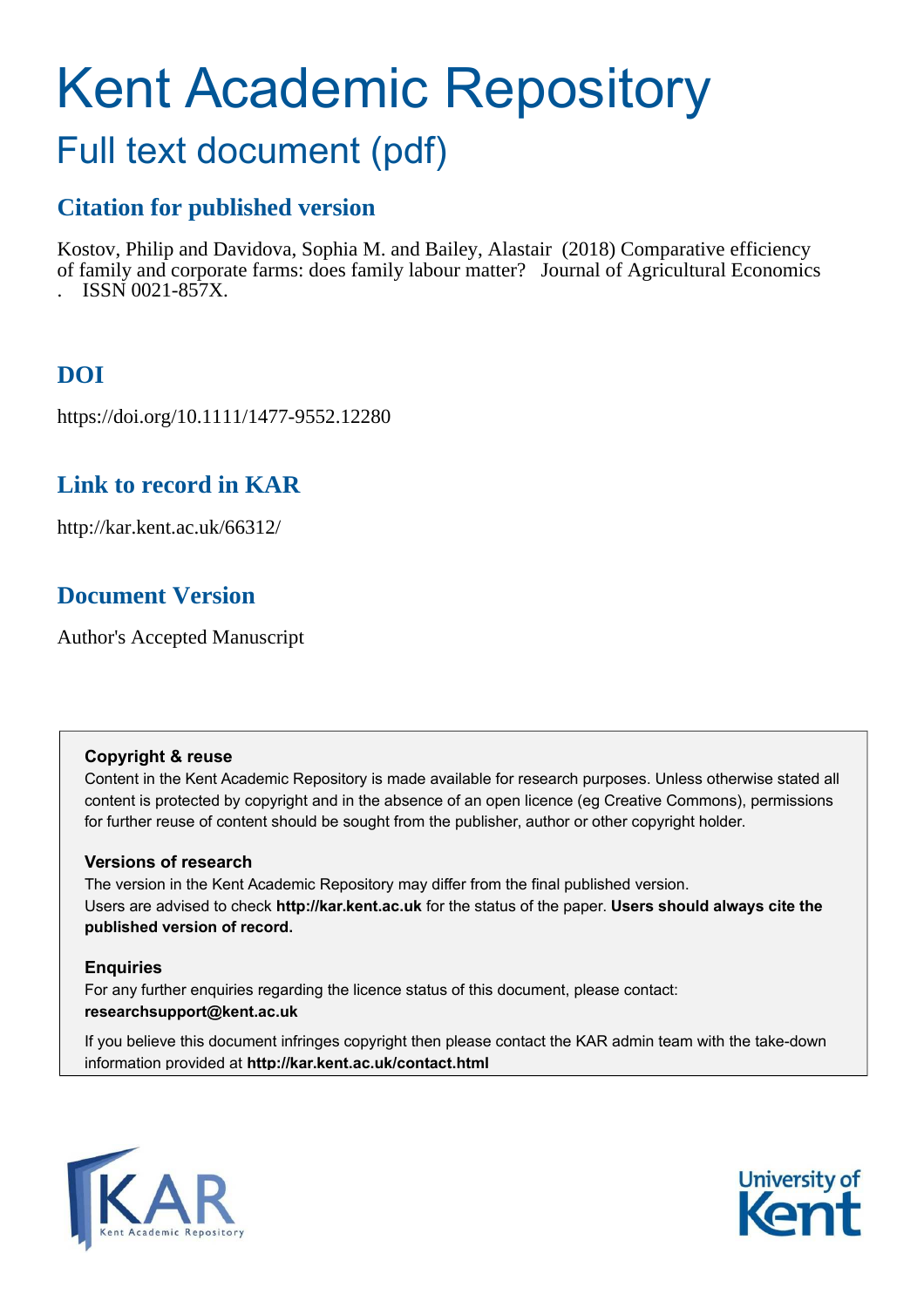#### **Comparative efficiency of family and corporate farms: does family labour matter?**

Philip Kostov, Sophia Davidova and Alastair Bailey<sup>1</sup>

[Original submitted June 2017, Revision received November 2017, Accepted January 2018]

#### **Abstract**

We examine the comparative efficiency of family relative to corporate farms, using FADN data for the Czech Republic, Hungary, Romania and Spain. We estimate a non-parametric non-separable farm production function, and derive efficiency scores for both family and corporate farms. We decompose efficiency into two distinct sources - organisational differences and management capabilities. We find evidence for organisational efficiency gains from family farming, relative to corporate farming, and these appear to increase with family involvement. However, with regard to the management capabilities, family farms do not compare so favourably. Furthermore, family involvement does not seem to have any systematic effect on the efficiency derived from management capabilities. Our findings suggest that further investigation of the way family farms employ and build management capabilities is needed to substantiate any 'superiority' claims.

**Keywords**: family farms; quantile regression; technical efficiency; efficiency density; managerial capabilities; Czech Republic; Hungary; Romania; Spain

**JEL codes**: C21; L25; Q12

#### **1. Introduction**

-

Family farming around the world faces many challenges, the two critical ones being: access to resources such as land, capital and labour; bargaining power in the food chain and input markets. These challenges vary in degree between large and small family farms, and by availability of family labour, and particularly between the different Member States of the EU.

<sup>1</sup> Philip Kostov is the contact author [\(PKostov@uclan.ac.uk\)](mailto:PKostov@uclan.ac.uk) and is in the Lancashire Business School, University of Central Lancashire, Preston, UK. Sophia Davidova and Alastair Bailey are both in the School of Economics, University of Kent, Canterbury, UK. They wish to thank three anonymous reviewers for their comments and suggestions. Any remaining errors are the responsibility of the authors.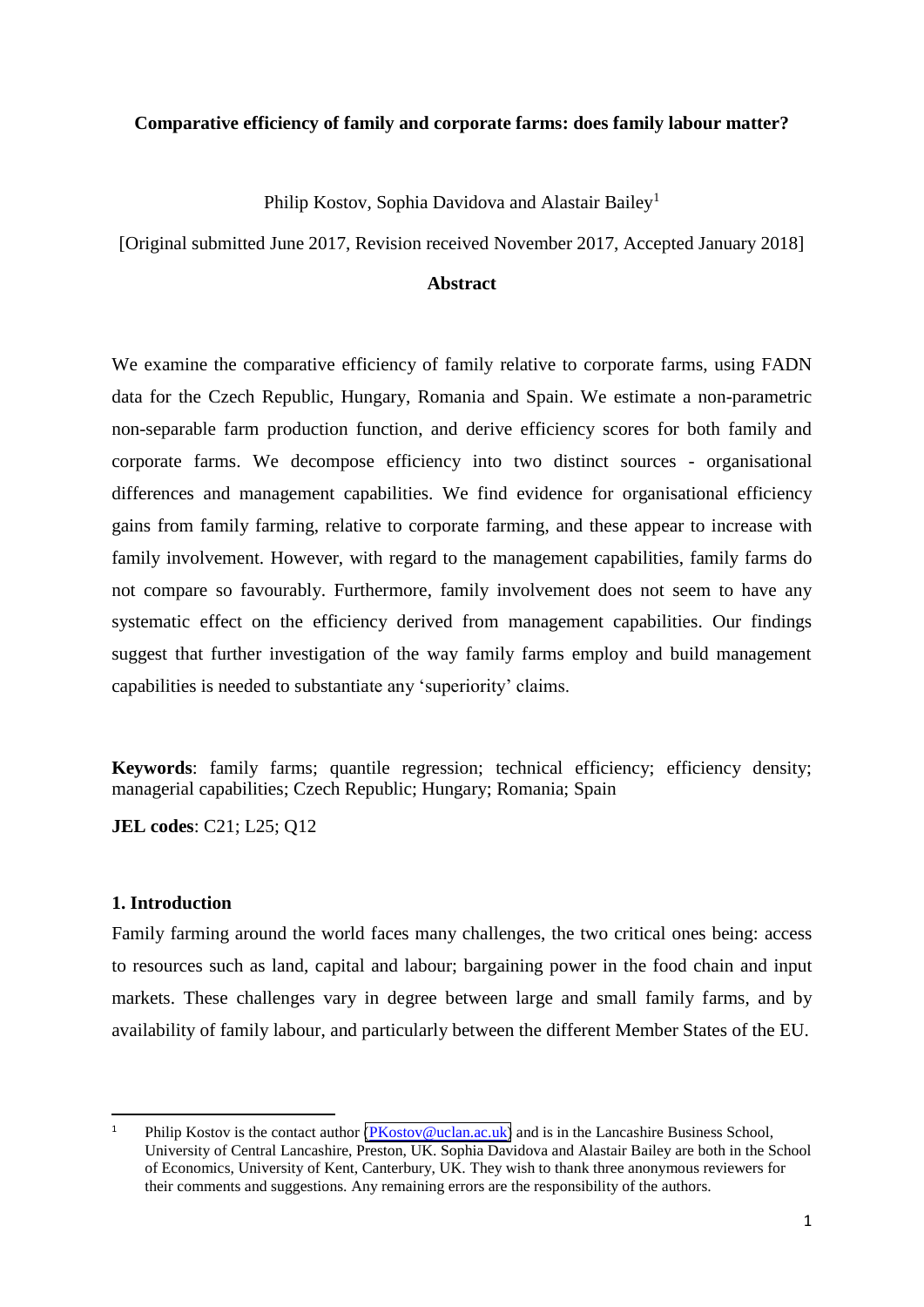Family farming has long attracted considerable attention from both researchers and policy makers. From its inception, the European Union's Common Agricultural Policy (CAP) has claimed family farmers as its main target group (Fennell, 1997). Yet there has never been an agreed EU definition on the concept (Hill, 1993), which reflects the multifaceted nature of the phenomenon. However, to analyse their relative efficiency, we need to be clear about what we mean by a family farm. The FAO, announcing 2013 as an International Year of Family Farming, states that "a family farm is an agricultural holding which is managed and operated by a household and where farm labour is largely supplied by that household. The family and the farm are linked, co-evolve and combine economic, environmental, social and cultural *functions"* (FAO, 2013). There are two relevant aspects in this definition for us: a) the particular mode of management and operation of the farm, exemplified by considerations of household control and use of family labour; b) recognition that family farms may follow noneconomic objectives. Nevertheless, family farming is often viewed as a business. "Family farming is more than business but still a business" (EC, 2013), conforming to the traditions of economic analysis, where family values can be described in terms of ownership, control and inheritance of assets (Gasson and Errington, 1993). This perspective is also evident in statements that: "a *major share of capital is built up by the manager and his or her family"*  and that "*the major share of the family's income is derived from farming"* (Council of the EU, 26 July 2013).

Theoretical arguments for the apparent persistence of family farms have focused on the relative transaction costs associated with the employment of family and hired labour, and on the different incentive structures which motivate individuals. It is argued that family labour has stronger incentives to be more productive and requires lower monitoring costs because the members of the farm family are residual claimants on farm profits (Allen and Lueck, 1998; Pollak 1985; Schmitt, 1991, 1993). The exposure of agriculture to weather, pests and disease risks makes it harder to link work effort to output, making it difficult to design the right incentives to motivate hired labour. Additionally, the spatial dispersion of work makes the monitoring costs in agriculture particularly large. This implies that the average productivity of labour on family farms may be higher than for hired workers on corporate farms. (Pollak, 1985; Kostov et al., 2016; Valentinov, 2007).

However, Pollak (1985) also underlines some disadvantages of a family business. These include the possible toleration of inefficiency and slack performance, and the possible lack of talent and skills required for successful business performance. To these could be added the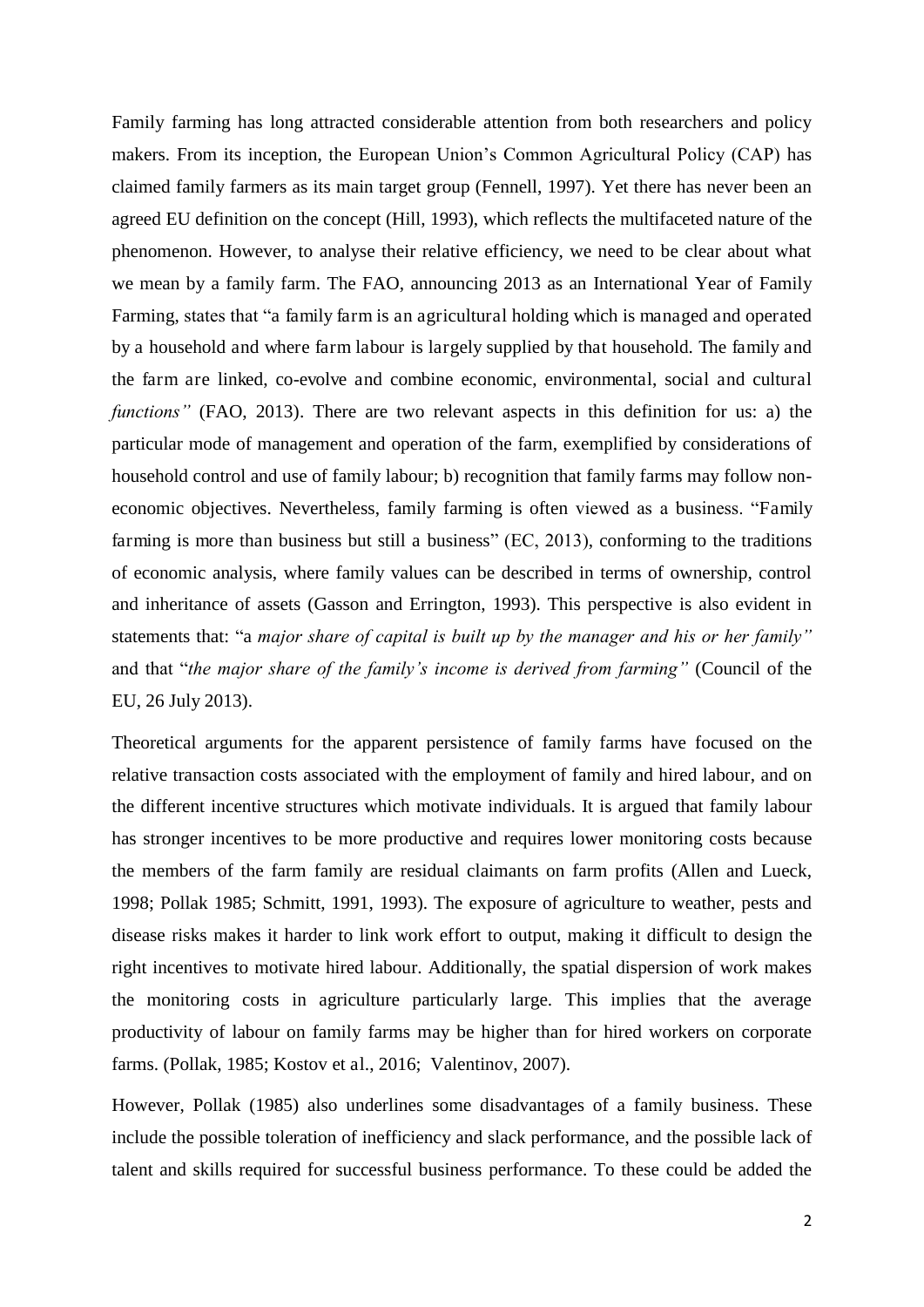presence of non-economic objectives in family farming, e.g. to produce food for the household, provide employment to family members and preserve the farm for the next generation. Some of these disadvantages are due to the complex character of the family farm, which is at the same time a production unit, a consumption unit (household) and a focus of kinship and family (Djurfeldt, 1996). All this can limit farm growth, produce underemployment and reduce productivity. This might lead to a situation in which more family-oriented farms lose relative efficiency in comparison to the corporate farms. Kostov et al. (2016) refer to the latter as the 'management capabilities deterioration effect'. Due to the existence of the two opposing effects - the positive effect of more efficient monitoring and negative aspects of family farms discussed above - it cannot be said a priori that family farming is a more efficient form of organisation.

Transaction costs literature focuses on mechanisms and incentives that are better suited to achieve efficiency. In this study we ask how the outcome would change if these mechanisms and incentives vary. The extent to which the family farming exhibits a superior economic performance has important policy relevance since there is a claim that "support should be provided first asnd foremost to family farms" (COMAGRI, 2016). ?

We define a family farm on the basis of the use of family labour: any farm which employs family (unpaid) labour is defined here as a family farm. Our farm-level data is the EU Farm Accountancy Data Network (FADN), which allows the classification of farms according to the use of family or non-family labour.

We estimate a non-parametric non-separable farm production function, and derive the efficiency scores for both family and corporate farms. The distribution of these efficiency scores for the two types of farm organisation is then compared by using their empirical probability density functions. The relative difference in the probability density functions for the efficiency scores of family and corporate farms is used to represent the efficiency gains, or losses, attributable to family farming. We decompose the total efficiency effects into two distinct components: M-efficiency which measures the individual farm's managerial capabilities to realise any efficiency gains; F-efficiency, associated with the potential gains/losses derivable from the family form of organisation of farming activities.

The analysis considers separately four EU Member States, each characterised by a different mix of family and corporate farms - the Czech Republic, Hungary, Romania and Spain.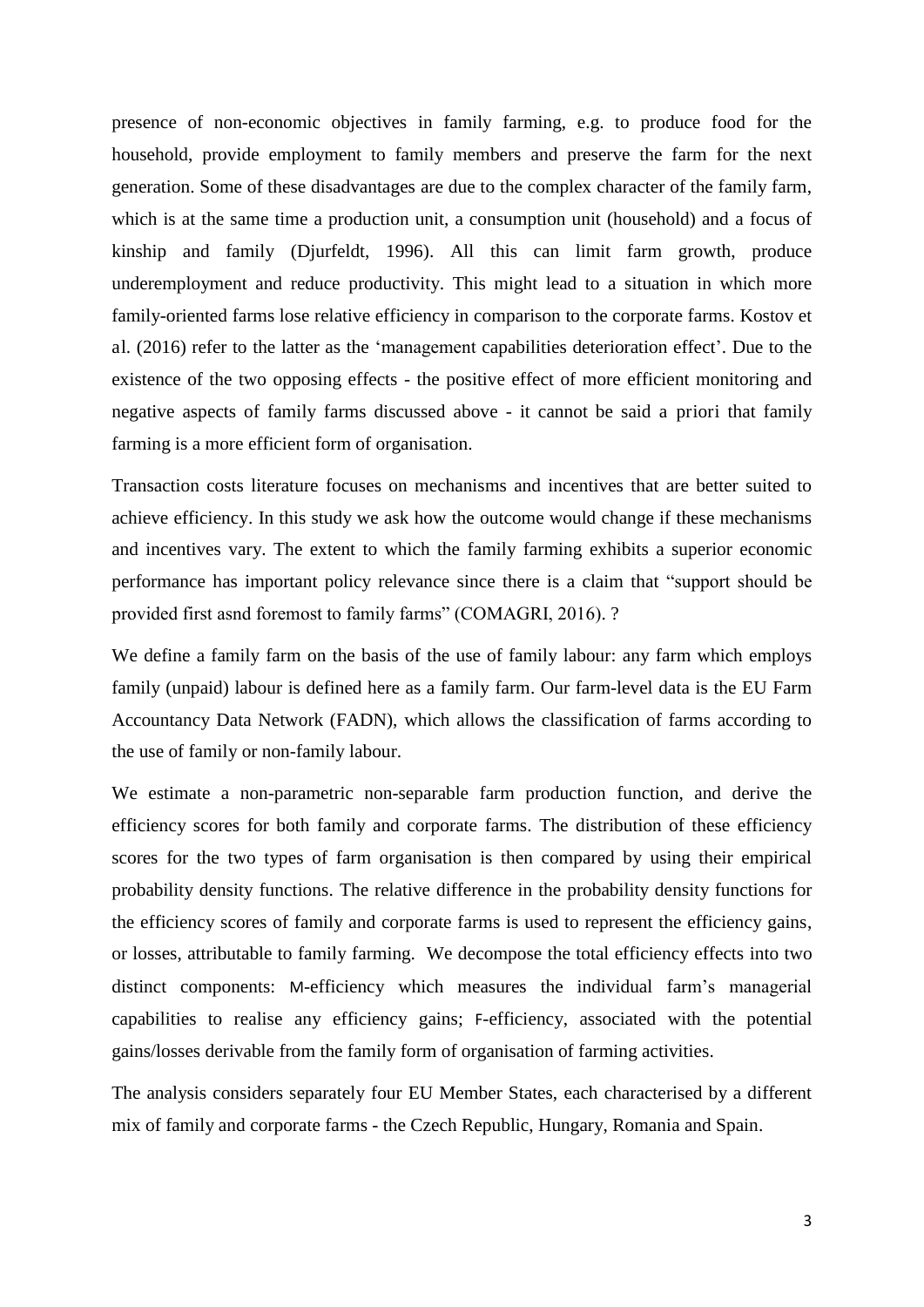The rest of the paper is structured as follows. Section 2 presents the analytical approach and section 3 details the estimation strategy. Section 4 describes briefly the data and section 5 presents the results. Section 6 provides the conclusions and policy implications.

#### **2. Analytical Approach**

We calculate a measure of technical efficiency for all farms and we compare the probability distribution of this technical efficiency measure for family and corporate farms, which we refer to as the (efficiency) density differential. Under the hypothesis of more efficient family farms, upward-sloping density differentials will be obtained - from negative values at the lower efficiency ranges to positive values at the higher efficiency ranges. This density differential is essentially a difference between two distinct probability density functions (PDFs), generating negative as well as positive values. Positive values for the efficiency density differential mean that family farms are more likely to obtain the corresponding values of the efficiency measure and vice versa. Furthermore, for ease of interpretation, we use a relative efficiency density differential. Suppose that, for a given value of the efficiency measure, the PDF value is 30% for family farms and 20% for corporate farms. The relative (of family vs corporate) density differential at this point is  $(0.3-0.2)/0.2=0.5$ , meaning that a family farm is 50% more likely to achieve this level of efficiency than a corporate one.

Using a standard approach to estimate an efficiency frontier and thus allocate efficiency scores to each farm imposes the same efficiency frontier for both farm types. We call this an A production function. Any and all differences (between family and corporate farms) are then fully absorbed in the efficiency scores. Consequently, the density differentials will account for these differences, but will also include efficiency effects that do not depend on the family/corporate farm distinction. We want to distinguish between these two types of effects and for this reason we decompose the efficiency density differential.

Family involvement (amount of family labour employed) in farming might have a transformative effect on farm productivity, where family involvement could modify the nature of the production relationship (i.e. lead to essentially different production function). Hence, we consider a production function that treats family and hired labour as different inputs (we denote this as a B production function). As a result, the efficiency frontier derived from this approach will vary with the type of farm and, hence, the maximum output possible for a given farm will depend on the amount of family labour it employs. Since we hypothesise that the level of family involvement can effectively modify the production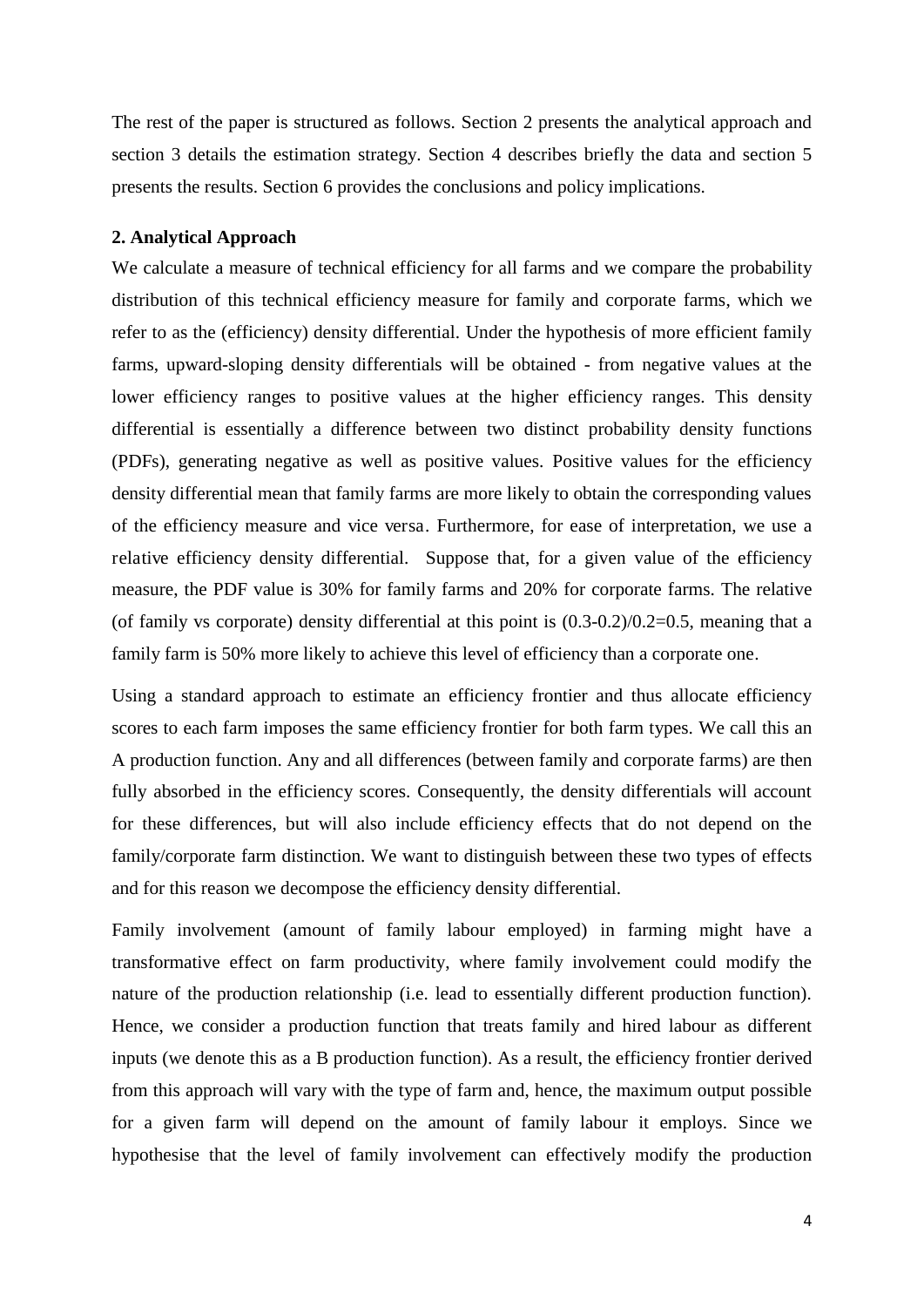function, this means that only non-additive specifications for the production function are admissible.

Since the A production function implicitly assumes that family labour has the same impact as hired labour and the B production function accounts for any transformative effects of family labour, the difference between A and B will measure this effect (if such exists).

These two different function formulations (distinguishing or ignoring family involvement) are used to estimate production possibilities frontiers and calculate the efficiency score for each farm. Let's consider the B frontier. For any given farm it already reflects the extent of family involvement (which is zero for corporate farms). The efficiency score measures the individual farm capability to achieve its typology dependent potential. We denote this hereafter as M-efficiency<sup>2</sup> which is a measure of the management and organisational capability of a farm. The efficiency score for the same farm evaluated against the A frontier ignores the farm type and this is the only source of difference between these two efficiency scores. All other potential contributors to farm efficiency are treated in the same way. Therefore the difference between the aggregate efficiency differential and the M-efficiency differential will account for the difference in output capacity between family and corporate farms. We term the latter the F-efficiency density differential.<sup>3</sup>

If, for whatever reason, family farms lack the management capabilities to utilise their potential, they will be characterised by lower M-efficiency and this may (partially or fully) offset the positive effect of F-efficiency. It is however possible that family farms are better in achieving their potential than their non-family counterparts in which case they will exhibit higher M-efficiency than corporate farms. Therefore, the efficiency decomposition presented above provides a useful framework to evaluate the relative efficiency of family and corporate farms.

#### **3. Implementation details**

#### 3.1. Efficiency estimation

-

As explained above, our individual efficiency scores for each farm need to be estimated based on two different production functions: one that includes labour as a single input (A), and the other that differentiates family and non-family labour (B). The conventional approach to efficiency relies upon some form of frontier estimation and conceptualises efficiency in

<sup>&</sup>lt;sup>2</sup> The notation M indicates Management capabilities.

<sup>3</sup> The notation F indicates organisational Form.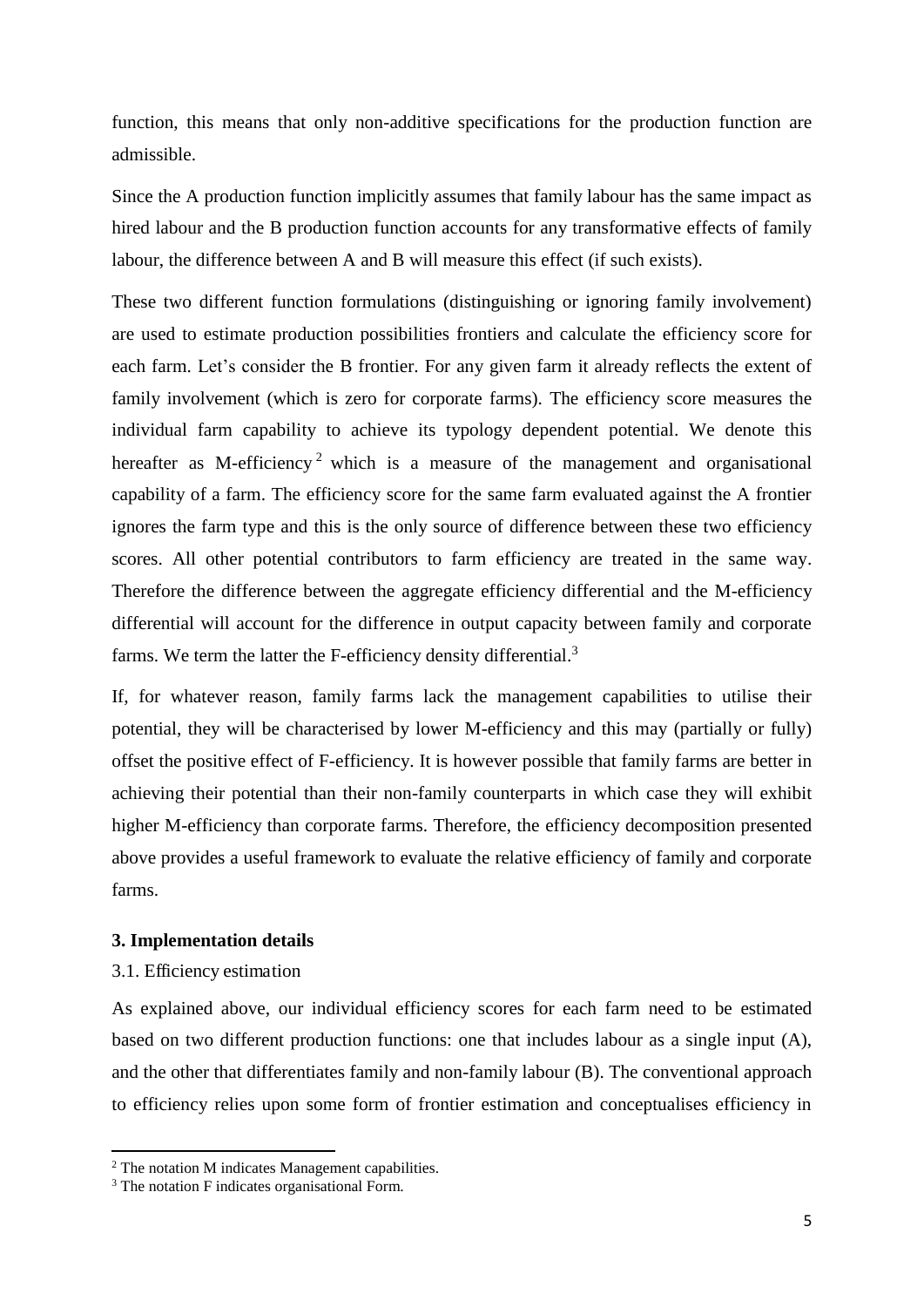terms of distance between actual realisations and the estimated frontier. There are several estimation measures. The most basic and easy to interpret is the distance function, which is simply  $y/\hat{y}$  (y being actual production, and  $\hat{y}$  being the corresponding maximum output, defined by the efficient frontier). The efficient frontier can be recovered non-parametrically via e.g. Data Envelopment Analysis (DEA), or estimated parametrically by employing some additional assumptions.

The estimated frontier in the stochastic frontier approach is a fitted production function plus disturbance (usually Gaussian and iid) term and plus an efficiency score shifter (term reflecting the distribution of the efficiency scores usually with a half-normal distribution). In effect, a mean production function is estimated, which is then shifted outwards by the efficiency scores using an assumption about their distribution. If the efficiency scores were uniformly distributed the frontier would have exactly the same shape as the mean production function. In this estimation process this shape is determined by all observations in equal degree and also depends on an arbitrary assumption on the distribution of the efficiency measures, which is undesirable.

An alternative is to use a quantile regression approach, which does not require any distributional assumptions and hence does not restrict the distribution of the derived efficiency measures. The other advantage is that in quantile regression the shape of the estimated function changes with the quantiles and although all observations contribute to it, those that are associated with higher efficiency are weighted differently to those that are related to lower efficiency farms. Since the shape of the frontier is essential in calculating efficiency scores, the quantile approach has the advantage that it does not impose the same input/output relationship on both efficient and inefficient farms. Non-parametric alternatives such as DEA are less susceptible to this problem, but lead to the other extreme, i.e. that inefficient farms have no contribution to the frontier estimation while outliers can have a major effect. In the limit, the quantile regression approach converges to a DEA in the case of non-parametric estimation of an extreme quantile.

The conditional quantile regression estimates a pre-specified quantile of the conditional distribution of the response variable, given a set of covariates. When the functional relationship that is modelled is a production function, this conditional quantile can be interpreted as a level of technical efficiency. For example, the 0.9th quantile regression models a hypothetical farm that is more efficient than 90% of the other farms in the sample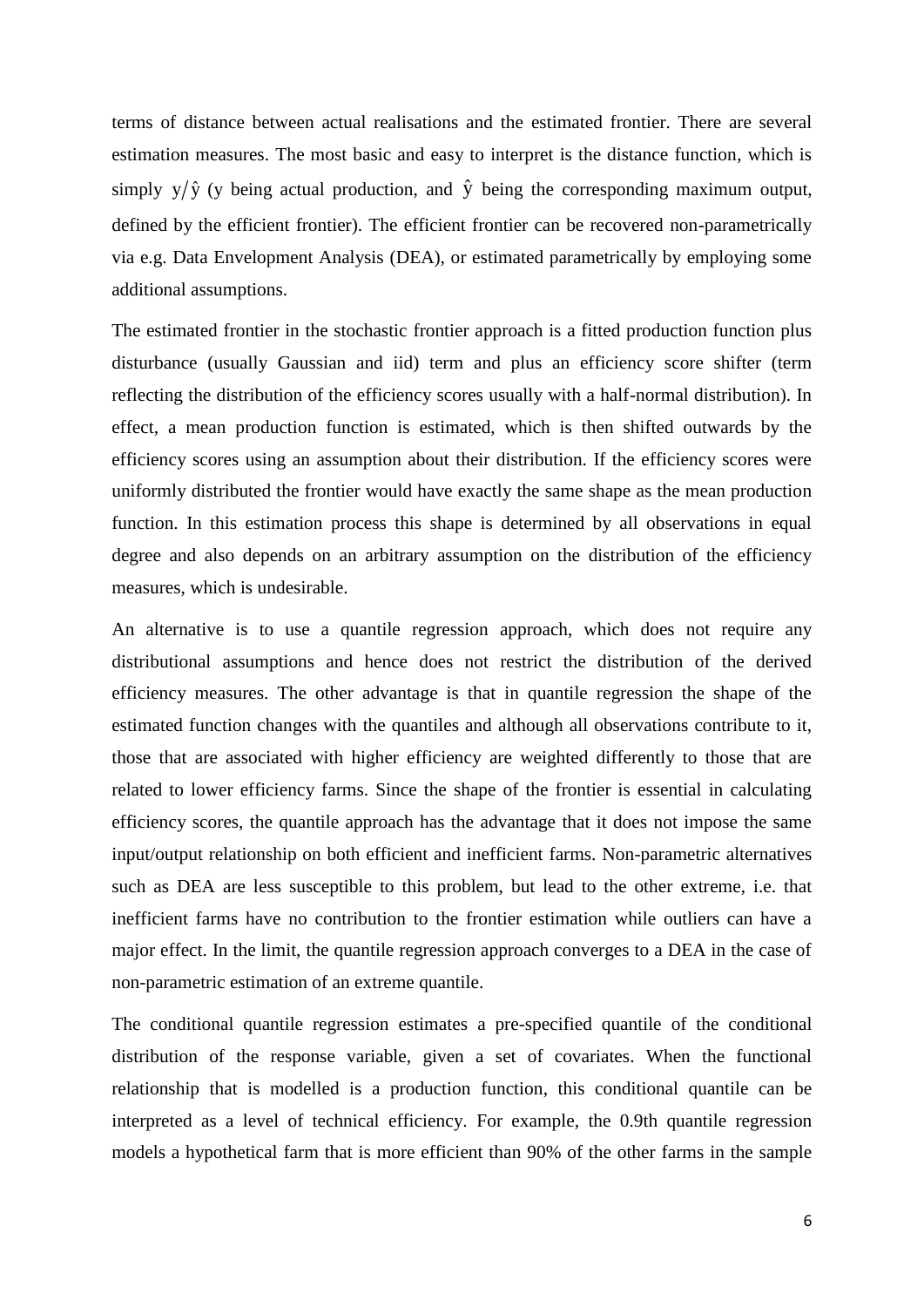and one can define this as a 90% efficient farm. Consider the quantile regression for  $\tau = (n-1)/n$ , where n is the sample size. This will result in estimating the production function for the most efficient farm in the dataset. The latter is effectively an estimate of the efficiency frontier.

Hendricks and Koenker (1992, p. 58) note that the frontier models "correspond closely to models for extreme quantiles of a stochastic production surface". So using extreme conditional quantile functions was adopted in Bernini et al (2004) and Behr (2010). Detailed analysis of such quantile based efficiency measures is presented in Aragon et al. (2005). These papers adopt a restrictive linear quantile model formulation, which requires a parametric production function. Nonparametric extensions have been considered in Martins-Filho and Yao (2008), Wang and Wang (2013) and Wang et al. (2014).

However, estimating extreme quantiles results in loss of estimation efficiency (see Chernozhukov, 2005). The overall shape of the estimated relationship for conditional quantiles changes with the quantile. As a result, using two different quantile functions as 'frontiers', as in our case, can change the relative distance from each observation to the frontier and hence can affect the sorting of efficiency scores amongst farms. It is the efficiency sorting, not so much the values of the efficiency scores, that affect the construction of probability densities and their differentials, which are a centrepiece of our approach. In principle, the finer the quantile, the more likely are the quantile functions to approximate the actual frontier, but the less reliable are the estimates of the functions. Less extreme quantiles are further from the actual frontier, but their shape estimation is more reliable.

There is a trade-off between the complexity of the production function model (more complex specification involve higher number of parameters and therefore more estimation efficiency loss) and the choice of such tail quantile. For example, for parametric specifications of the production frontier, Bernini et al (2004) and Behr (2010) proposed using the 0.95th quantile regression. However non-parametric estimation involves greater degree of complexity. Hence, in order to ensure reliable estimation of the upper conditional quantile functions (see Chernozhukov, 2005; Chernozhukov and Fernandez-Val, 2011 for details), which will be used as 'frontiers', we use the 0.9th quantile for non-parametric estimation. These upper quantile regressions are referred to as  $\tau$ -quantile envelopes, e.g. the 0.9th quantile regression is referred to as a 0.9th quantile envelope. Quantile based frontier models do not envelope all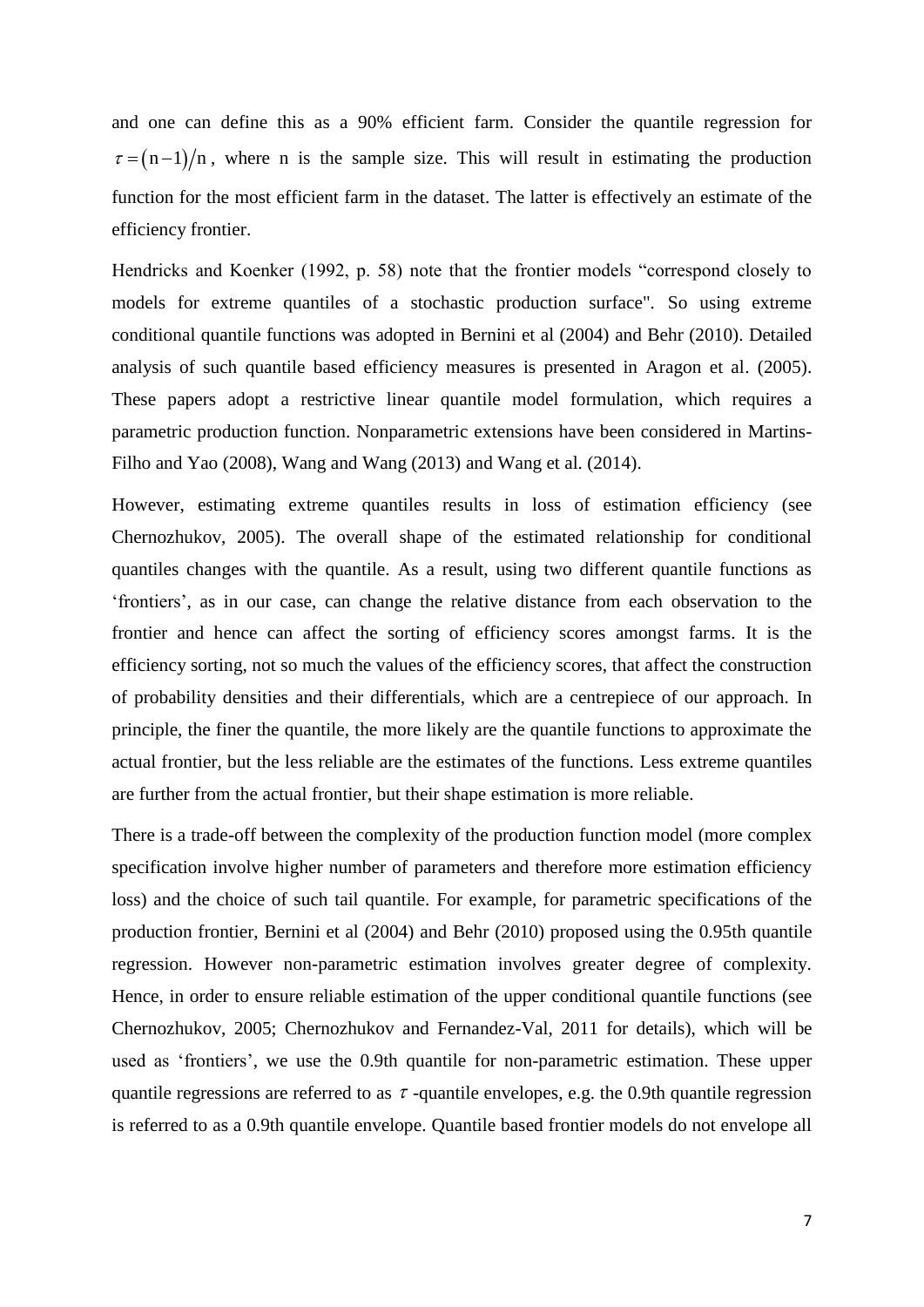the data, and as such are robust to outliers, similar to the m-output frontier models of Cazals et al. (2002).

We employ quantile regression residuals to construct efficiency measures. In a  $\tau$ -quantile regression, approximately  $\tau$  of the residuals will be negative and 1- $\tau$  of the residuals will be positive. The distance function derived from such a quantile regression model would then produce a measure of efficiency, referred to as an efficiency score. The efficiency scores are

a linear function of the residuals i.e.  $y / \hat{y} = \frac{y - \hat{y}}{\hat{x}} + 1 = 1$  $\hat{y}$   $\hat{y}$  $y / \hat{y} = \frac{y - \hat{y}}{2}$  $\hat{y}$   $\hat{y}$  $=\frac{y-\hat{y}}{2}+1=1+\frac{\varepsilon}{2}$  where  $\varepsilon$  are the residuals.

These distance function efficiency scores are a measure of technical efficiency, where larger numbers denote better technical efficiency.

This means that the efficiency scores can be interpreted as conditional (on  $\tau$ ) efficiency. When  $\tau = 0.9$ , 10 per cent of the farms will have positive residuals since by the definition of the 'efficient' farms, 10 per cent of the actual farms are more efficient. The efficiency measure will be under 1 for 90 per cent of the farms and 10 per cent of the obtained values from the data sample will actually exceed 1. Therefore, unlike the conventional efficiency scores, ours are not limited from above. It would be tempting to 'standardise' these residuals to a [0,1] interval to resemble the standard efficiency measures. But it is more informative in our case to use the density function of the conditional efficiency scores to compare the efficiency distribution of different farms. Using the upper quantile envelope (i.e. high  $\tau$ ) with non-parametric estimation allows a natural equivalence to non-parametric DEA estimation. If we wanted results to resemble more conventional approach, we could have trimmed away the observations lying outside the quantile envelope (i.e. effectively treating them as outliers). Such an approach would however exclude the most efficient farms and is undesirable.

#### 3.2. Quantile regression and density ratios estimation

In this paper the unknown production function is estimated non-parametrically and thus avoids the necessity to specify any pre-defined functional form. The non-parametric quantile regression applied here can be expressed as:

$$
y = f_{\tau}(X) + u_{\tau}
$$
 (0)

$$
\text{st } q_{\text{r}}(u_{\text{r}} \mid X) = 0 \tag{0}
$$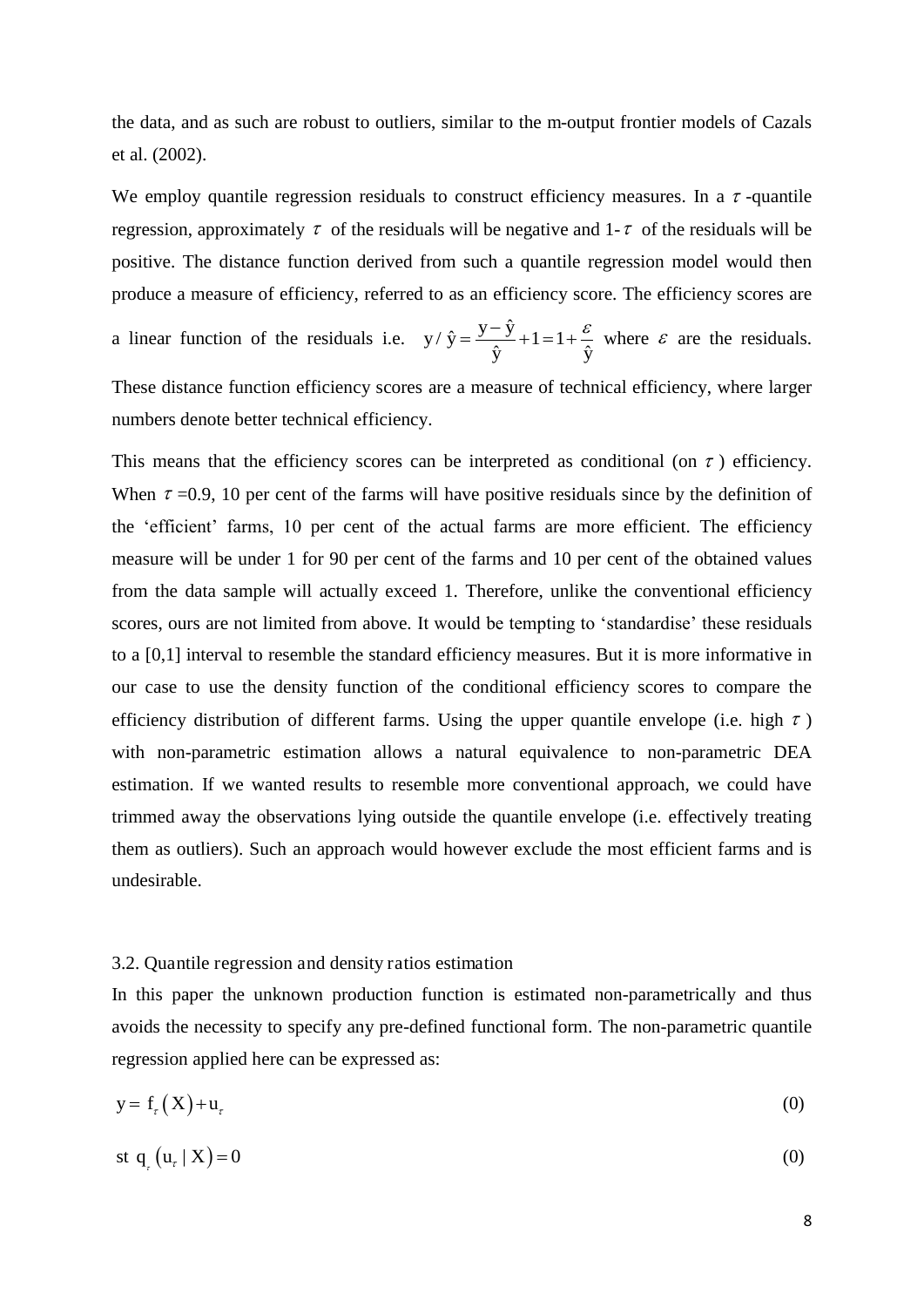where y is the dependent variable vector, X is a matrix containing the covariates,  $f_{\tau}$  (.) is a quantile dependent arbitrary (i.e. unspecified) function,  $\tau$  is the quantile being modelled and  $u_t$  are the residuals. In contrast to the more widely known linear quantile regression specification, the effect of the covariates is given by a non-parametrically specified function, which itself is quantile dependent, and the conditional quantile restriction in (0) is specified with regard to this non-parametric function. This quantile restriction states that the  $\tau$  quantile of the residuals is zero. In the standard mean regression the corresponding assumption is that the expected value of the residuals is zero and that they are characterised by some assumed distribution (usually Gaussian with a fixed variance).

Our estimates follow the indirect method of Li and Racine (2008), which consists of two distinct steps. First, the conditional distribution function of the dependent variable with regard to the covariates is estimated. This is a standard (conditional) density estimation problem. Then conditional quantile estimates are recovered by inverting the conditional density function via locally constant kernel estimation approach. This is also a standard nonparametric problem, since it relates the conditional quantiles of the dependent variables (obtained from the conditional density) to the covariates using a kernel weighting with bandwidths specified in the first step.

Following the quantile envelope function estimation we obtain efficiency score measures for each farm in the sample. Then we split the farms into family and corporate farms, and construct the efficiency probability density differentials which form the basis of the analysis. The relative density differentials used in the paper are simply:  $pdf_{\text{fam}}(z)/pdf_{\text{corr}}(z) - 1$ , where pdf<sub>fam</sub> (z) and pdf<sub>corp</sub> (z) are the empirical probability density functions for the efficiency scores for the family and corporate farms. The efficiency scores themselves are calculated as  $z=y/\hat{y}$ ˆ  $y / \hat{y} = 1 + \frac{u}{a}$ y  $=1+\frac{u_r}{\lambda}$ , where  $\hat{y}$  are the fitted values from the estimated quantile envelope (i.e.  $\hat{y} = f_r(X) = y - u_r$ ) and  $u_r$  are the residuals from the estimated quantile regression model in (0).

Therefore we need to estimate the density ratio  $pdf_{fan}(z)/pdf_{corp}(z)$ . A straightforward but naïve approach to density-ratio estimation would be to separately estimate the corresponding probability densities (corresponding to the numerator and the denominator of the ratio), and then take the ratio of the estimated densities. However, unless we have simple parametric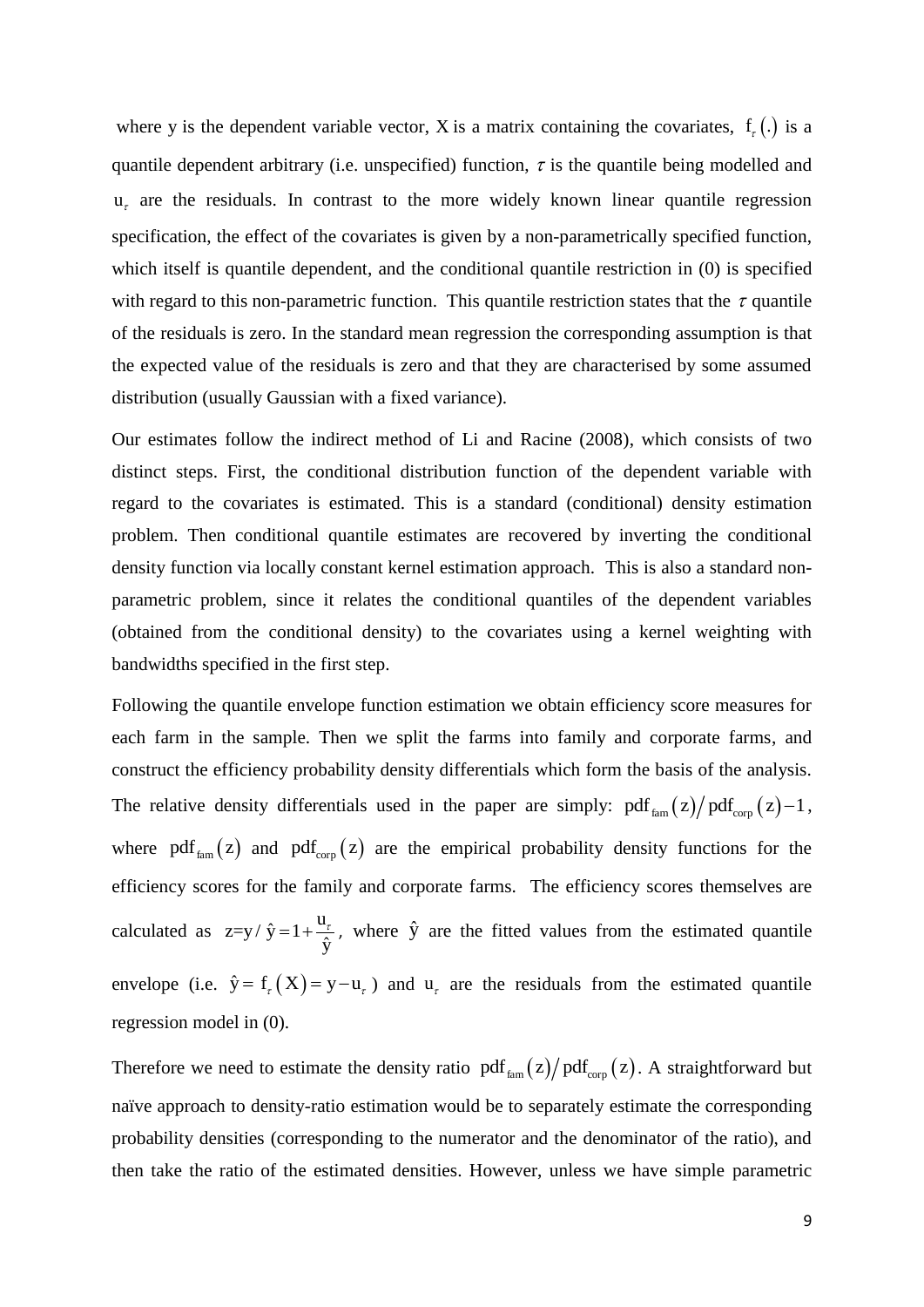density model, density estimation could be problematic, particularly in high-dimensional cases (Vapnik 1998). Therefore, for reliable statistical inference it is preferable to directly estimate the density ratio without going through separate density estimation for the numerator and the denominator. One of the most popular methods, due to its ease of implementation and computational properties, is the unconstrained Least-Squares Importance Fitting approach. This approach is a squared-loss version of the M-estimator for the linear density-ratio model. It has a closed-form solution and the 'leave-one-out' cross-validation score associated with this approach can be analytically computed. Here a kernel version of the latter is employed (Kanamori et al, 2012) together with analytical 'leave-one-out' cross-validation. The method provides us with density ratio and we convert this to a relative density differential by simply subtracting 1 from it.

#### **4. Data**

Our data come from the EU's Farm Accountancy Data Network (FADN) for 2008 – near the year of accession of Central and Eastern European countries to the EU. The FADN samples include only commercial holdings defined in terms of their economic size, so that very small and semi-subsistence family farms are excluded. The analysis focuses on four EU Member States which differ substantially according to their farm structure. These states are the Czech Republic, Hungary, Romania and Spain. The Czech Republic has a farm structure with a particularly high share of corporate farms which do not rely heavily on family labour. The farm structure in Hungary presents a relatively balanced mix between corporate and family farms. Romania is the EU Member State with the largest number of family farms and a high proportion of these farms, 93 per cent, are considered to be semi-subsistence holdings which consume more than half of the farm output within the household, and as such they are not included in FADN (Davidova et. al., 2013). However, semi-subsistence farms affect the nature of the commercial farms which are the FADN field of observation since they present an important source of supply of commercial farm labour. Finally, Spain's agriculture is dominated by family farms.

Altogether, these four countries account for 12,929 observations in the EU FADN dataset, out of which 11,606 are family farms (89.8 per cent of all observations). In order to apply the analytical approach described above, the following variables were extracted from the FADN dataset. The dependent variable is total output measured in value expressed in the currency of the respective country (cu). The production function is specified with regard to labour, land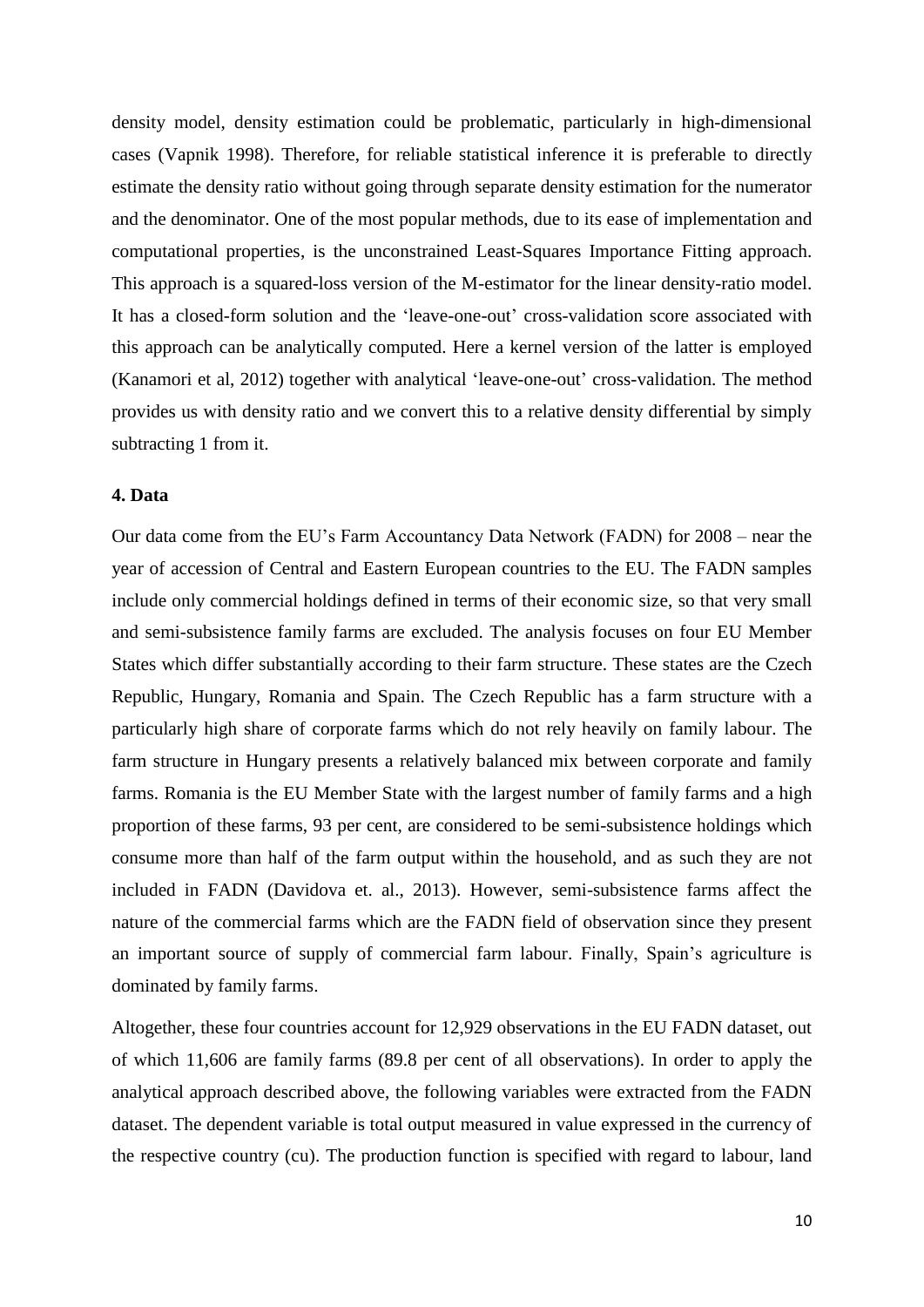(in hectares of utilised agricultural area (UAA)), capital and intermediate consumption (both expressed in value terms). Total labour input is measured in annual work units (AWU) and is split into two variables: family labour and non-family labour. As explained previously, these two labour variables being used as separate inputs in the production function B for the Mefficiency estimation are added together as a single input in the production function A for the 'total' efficiency estimation.

Capital is calculated as the total fixed assets, net of the value of land, permanent crops and quotas (all in monetary terms). The value of the land is excluded from the capital measure in order to avoid double counting since it is used as a separate input to the production function. FADN bundles together the value of land with permanent crops and policy quotas, and does not provide information for the quality of land. Finally, total intermediate consumption is extracted as calculated in FADN.

The family farms are split into four groups, according to family to hired labour ratio, where higher values of this ratio signify farms with greater family involvement. Table 1 presents some summary statistics for corporate and family farms, with the latter grouped according to the degree of family involvement. The fourth quartile according to the family labour input contains by far the largest number of farms, with almost half of the total number of farms in the three EU New Member States and 73 per cent of the Spanish farms falling in this category. Differences between countries are noticeable. In Romania, Hungary and the Czech Republic, corporate farms account for a large proportion of total output, UAA and labour utilisation, while family farms dominate Spain's agriculture in these respects. As expected, corporate farms are larger in all countries. One would have expected that family labour input should increase with the corresponding quartile, but this is not uniformly the case. In the Czech Republic and Hungary, the average family labour in the fourth quartile is actually lower than in the third, while for the other two countries the values in the third and fourth quartiles are almost the same. The decrease in total labour input from lower to higher quartiles explains this apparently anomalous situation, but raises the question of the most appropriate measure of family involvement: the amount of family labour or its share in total labour. The share approach, as reflected in Table 1, can lead to defining a 'typical' family farm as one with modest size employing very little hired labour.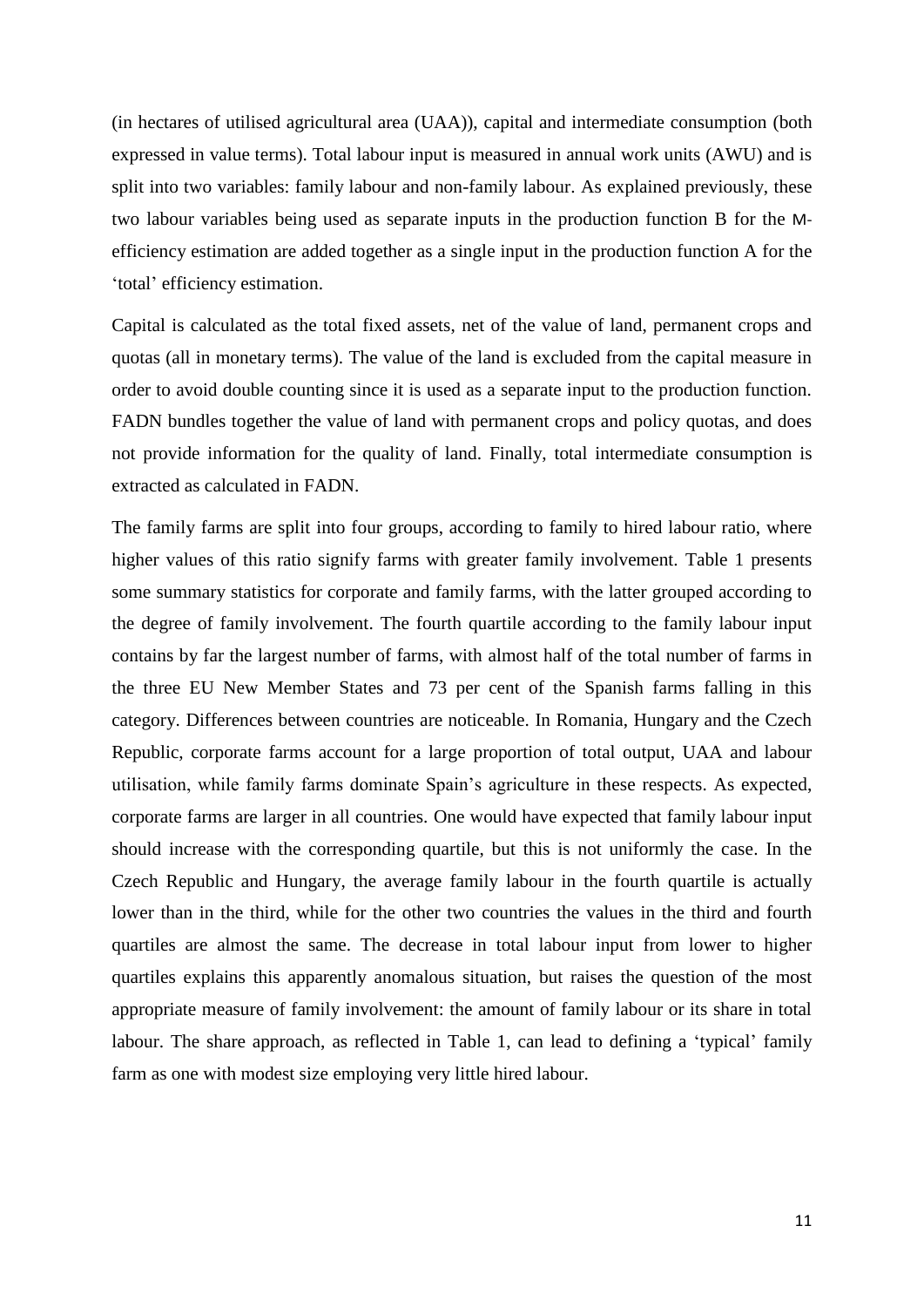|                                                      | Corporate farms                                 | Family farms by quartile of family<br>involvement |              |             |            |
|------------------------------------------------------|-------------------------------------------------|---------------------------------------------------|--------------|-------------|------------|
|                                                      |                                                 | $(<25\%$ ]                                        | $(25-50\%$ ] | $(51-75\%)$ | $(>75\%$ ] |
|                                                      | Romania                                         |                                                   |              |             |            |
| Share of farms $(\%)$                                | 0.30                                            | 0.05                                              | 0.05         | 0.10        | 0.51       |
| Share of UAA (%)                                     | 0.91                                            | 0.05                                              | 0.01         | 0.01        | 0.03       |
| Share of Output (%)                                  | 0.94                                            | 0.04                                              | 0.00         | 0.00        | 0.01       |
| Share of Labour (%)                                  | 0.81                                            | 0.08                                              | 0.01         | 0.02        | 0.08       |
| Average UAA (ha)                                     | 823                                             | 330                                               | 36           | 23          | 14         |
| Average Output $(000 \text{ cu})^1$                  | 2,234                                           | 620                                               | 76           | 29          | 18         |
| Average Labour (AWU)                                 | 24.68                                           | 16.17                                             | 2.74         | 2.13        | 1.38       |
| <b>Average Family Labour</b>                         |                                                 |                                                   |              |             |            |
| (AWU)                                                | 0.00                                            | 0.75                                              | 1.02         | 1.33        | 1.32       |
|                                                      | <b>Czech Republic</b>                           |                                                   |              |             |            |
| Share of farms (%)                                   | 0.35                                            | 0.04                                              | 0.08         | 0.05        | 0.48       |
| Share of UAA (%)                                     | 0.82                                            | 0.04                                              | 0.05         | 0.02        | 0.07       |
| Share of Output (%)                                  | 0.88                                            | 0.03                                              | 0.03         | 0.01        | 0.05       |
| Share of Labour (%)                                  | 0.89                                            | 0.03                                              | 0.02         | 0.01        | 0.05       |
| Average UAA (ha)                                     | 1,280                                           | 632                                               | 313          | 166         | 80         |
| Average Output $(000 \text{ cu})$ <sup>1</sup>       | 1,884                                           | 553                                               | 296          | 182         | 75         |
| Average Labour (AWU)                                 | 43.67                                           | 12.03                                             | 5.04         | 3.42        | 1.85       |
| <b>Average Family Labour</b>                         |                                                 |                                                   |              |             |            |
| (AWU)                                                | 0.00<br>1.91<br>1.83<br>1.55<br>2.15<br>Hungary |                                                   |              |             |            |
|                                                      |                                                 |                                                   |              |             |            |
| Share of farms $(\%)$                                | 0.21                                            | 0.08                                              | 0.14         | 0.13        | 0.45       |
| Share of UAA (%)                                     | 0.66                                            | 0.06                                              | 0.08         | 0.06        | 0.15       |
| Share of Output (%)                                  | 0.77                                            | 0.05                                              | 0.06         | 0.04        | 0.08       |
| Share of Labour (%)                                  | 0.72                                            | 0.07                                              | 0.07         | 0.04        | 0.09       |
| Average UAA (ha)                                     | 673                                             | 164                                               | 119          | 96          | 70         |
| Average Output $(000 \text{ cu})^1$                  | 1,198                                           | 205                                               | 147          | 107         | 60         |
| Average Labour (AWU)<br><b>Average Family Labour</b> | 20.26                                           | 5.67                                              | 2.96         | 2.02        | 1.15       |
| (AWU)                                                | 0.00                                            | 0.80                                              | 1.06         | 1.22        | 1.10       |
|                                                      | Spain                                           |                                                   |              |             |            |
| Share of farms (%)                                   | 0.01                                            | 0.03                                              | 0.08         | 0.15        | 0.73       |
| Share of UAA (%)                                     | 0.02                                            | 0.04                                              | 0.09         | 0.14        | 0.71       |
| Share of Output (%)                                  | 0.02                                            | 0.12                                              | 0.15         | 0.15        | 0.56       |
| Share of Labour (%)                                  | 0.02                                            | 0.14                                              | 0.14         | 0.16        | 0.54       |
| Average UAA (ha)                                     | 133                                             | 65                                                | 58           | 51          | 50         |
| Average Output $(000 \text{ cu})$ <sup>1</sup>       | 273                                             | 376                                               | 168          | 100         | 73         |
| Average Labour (AWU)                                 | 6.85                                            | 8.13                                              | 3.00         | 2.00        | 1.33       |
| <b>Average Family Labour</b>                         |                                                 |                                                   |              |             |            |
| (AWU)                                                | 0.00                                            | 0.92                                              | 1.13         | 1.27        | 1.28       |
| 1<br>cu means currency unit                          |                                                 |                                                   |              |             |            |

**Table 1. Summary statistics for corporate farms and family farms by quartile of family labour usage**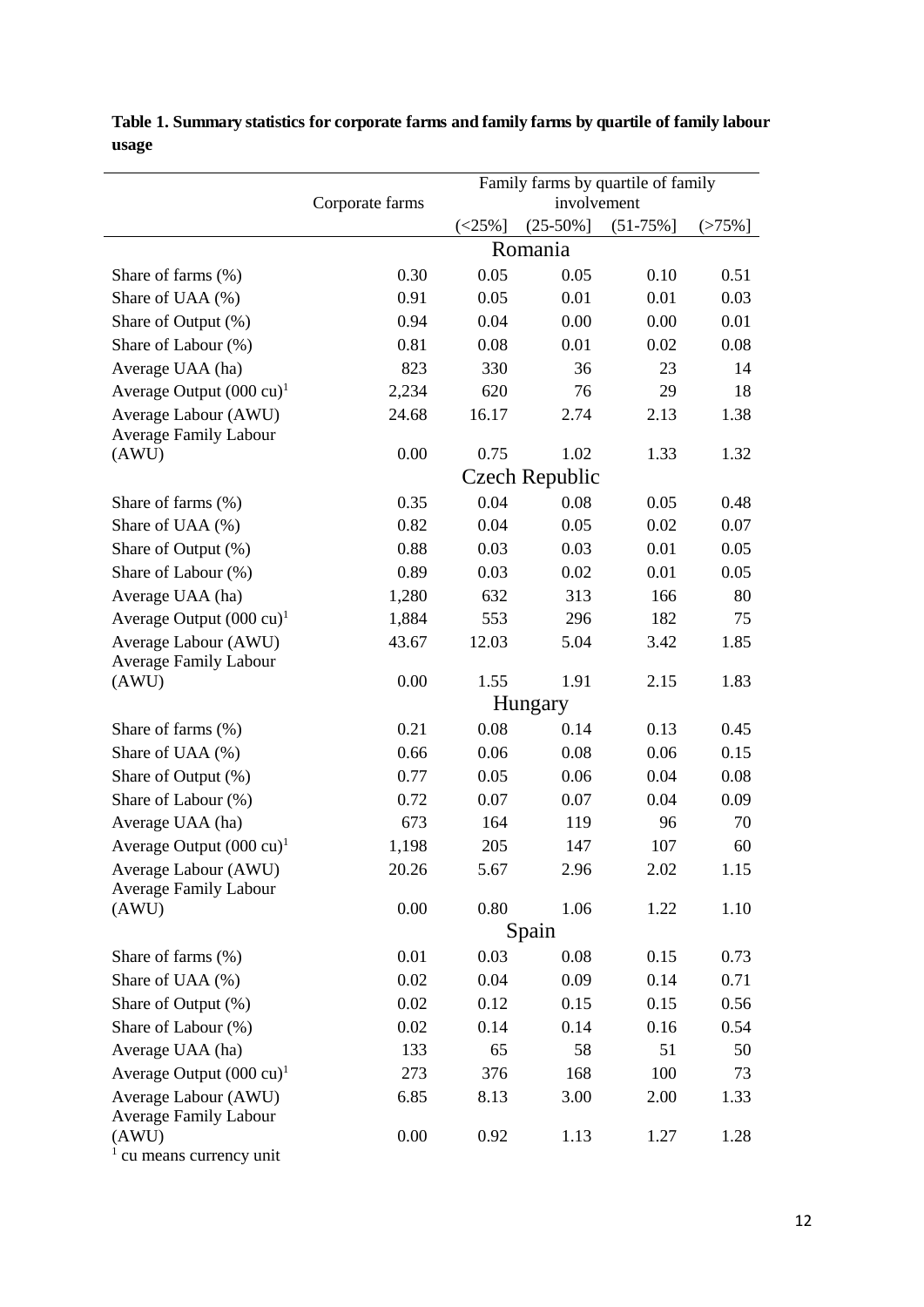Our focus is investigation of the theoretical conjecture that the potential benefits of family farming are related to lower monitoring costs. Such benefits are more likely to accrue due to the amount of family labour rather than its share. The absolute amount of family labour represents the family commitment to and dependence on the farm operation. Higher level of commitment is hypothesised to lead to better organisation and a more productive farm. Therefore, we measure family involvement by the amount of family labour, rather than its share.

#### **5. Results**

Figure 1 presents the relative density differentials associated with the efficiency decomposition, i.e. total, M and F-efficiency differentials, for each of the four EU Member States. They are computed as density differentials between family and corporate farms. If the theoretical conjecture of the superiority of family farms relative to corporate ones is true, one would expect a negative F-differential at the lower end of the density range and positive one at the upper end, resulting in generally upward-sloping efficiency differential. If the corporate farms are superior, the opposite would be true.

A mostly downward-sloping total efficiency effect (ignoring the difference between family and hired labour) is observed for all countries. This means that there are fewer family farms at the higher efficiency levels than corporate ones, suggesting that family farms are, in general, not as efficient as corporate ones. However, for Romania and the Czech Republic if only the top of the density range (i.e. the top 10 per cent efficient farms) is considered, family farms compare favourably to corporate farms.

The efficiency decomposition results are more subtle and varied amongst countries. For Romania and Hungary the M-efficiency differentials are relatively small, so the total efficiency differential follows the F-efficiency differential (which is derived as Total – M). In other words, the total production effect of family farms in these two countries is mostly characterised by F-efficiency. Hence, in these two countries there is not much apparent difference in the managerial capability between family and corporate farms, but family farms are generally not as efficient as the corporate ones, implying a lower capacity of family farms to achieve efficiency.

In Romania, at the top end of the efficiency range, the F-efficiency effect roughly offsets the negative impact of M-efficiency and as a result the total efficiency differential is close to zero. This provides some limited support for the superiority of the most efficient family farms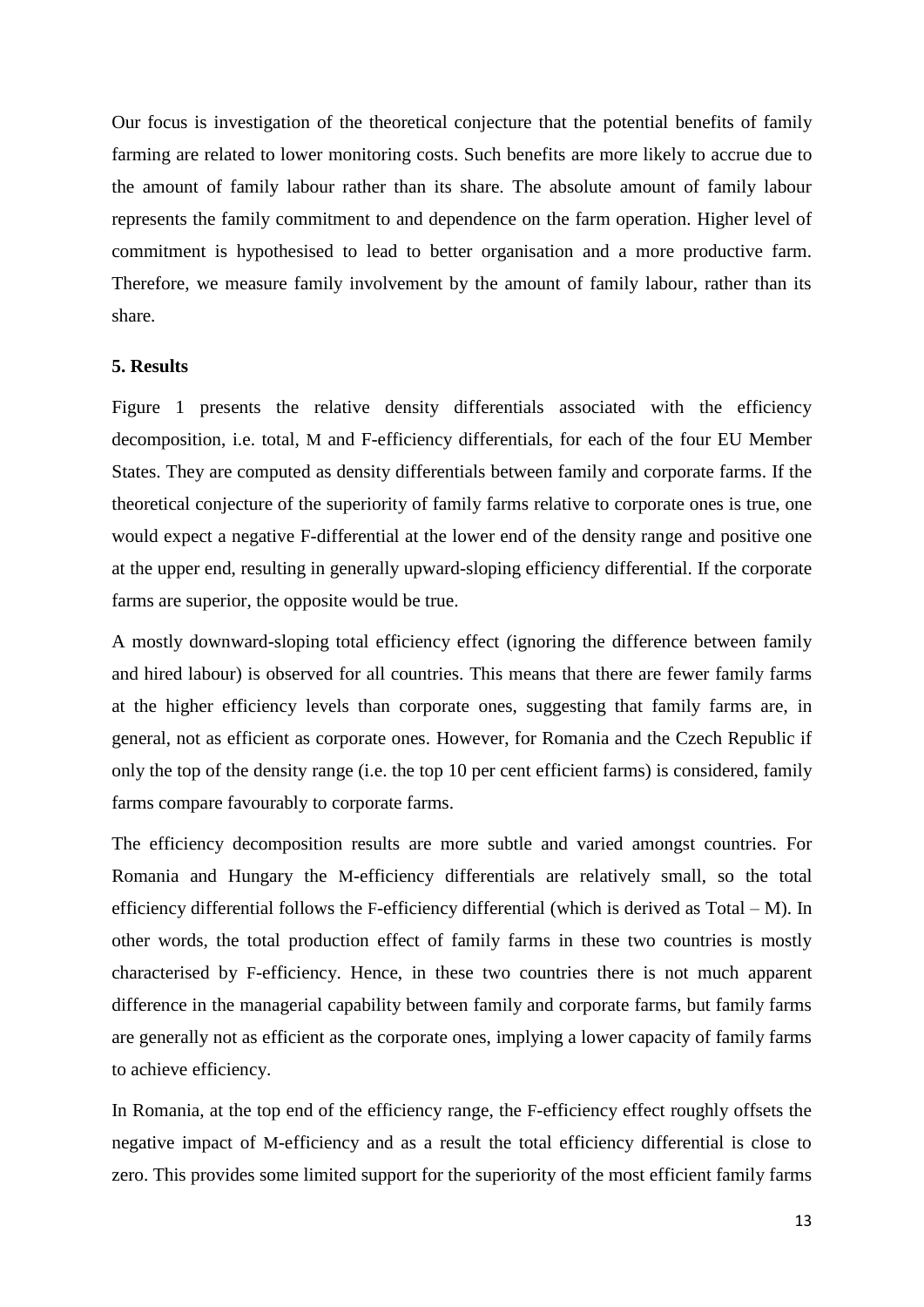in this case. However, these family farms do not take advantage of this since they are unable to translate this potential into actual (i.e. total) efficiency gains, due to worse M-efficiency, i.e. due to poorer management capabilities.



Figure 1. Efficiency differentials by country

For Hungary, at the top end of the efficiency density range the M-efficiency effect appears to dominate and to account for virtually the entire efficiency differential.

For the Czech Republic, the M-efficiency differential dominates the efficiency differentials, but the F-efficiency is clearly expressed, translating into an overall positive total efficiency differential at the highest efficiency scores. The F-efficiency differential has the expected upward slope demonstrating the superiority of family farming. However, similarly to Romania, the potential efficiency gains from family farming are not realised, being more than offset by M-efficiency losses (i.e. the lower capability of the family labour).

Finally, for Spain, the hat-like shape of the M-efficiency differential, combined with the weak recovery in F-efficiency effect, tentatively suggests that both these effects may be present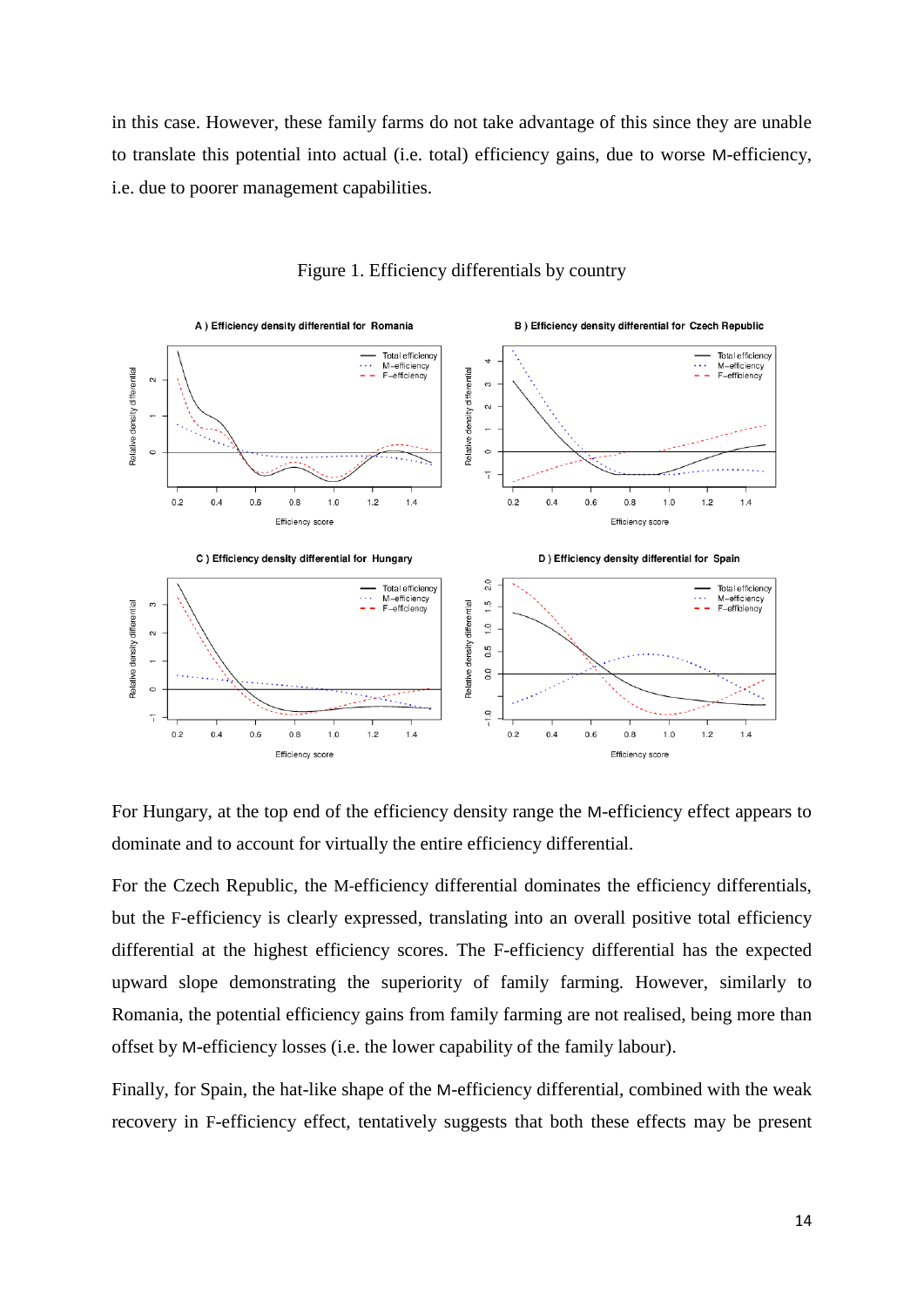(which is easier to notice in the right-hand part of the graph) with an overall small negative total efficiency differentials.

In summary, Figure 1 shows that the F-efficiency density differential is upward sloping (although only becoming positive for the Czech Republic) as efficiency increases. This confirms the results of Kostov et al (2016) that family farming efficiency gains appear to be realised only above an efficiency threshold, i.e. only for the most efficient farms.

Using a counterfactual simulation approach, Kostov et al. (2016) claim that family involvement generates additional output effects, but that these only materialise at a significantly high threshold of 1.75 AWU of family labour input. To re-examine these findings, we consider the extent of family involvement, measured by the amount of family labour input, assuming that family farms that employ more family labour are more deeply engaged in the farming business. Since family labour is a continuous variable, it is difficult to assess the impact of family involvement. For this reason we discretise the variable by synthetically splitting family farms into groups defined by 0.5 AWU increments of family labour. The corresponding efficiency differentials (compared to corporate farms) for each of these groups are calculated. These differentials are used to investigate the way family involvement affects the efficiency decomposition.

The corresponding F and M-efficiency differentials are presented in Figures 2 and 3 respectively. To facilitate interpretation, only the efficiency score levels of 0.6 to 1.2 are presented. The highest efficiency scores could represent outliers. Similarly we remove the most inefficient levels to eliminate the impact of any potential outliers. In general, the argument for superiority of family farms should translate into an upward slope for the Fefficiency differential. Based on Kostov et al (2016), we would expect such results to gradually appear with a move from less to more involved family farms.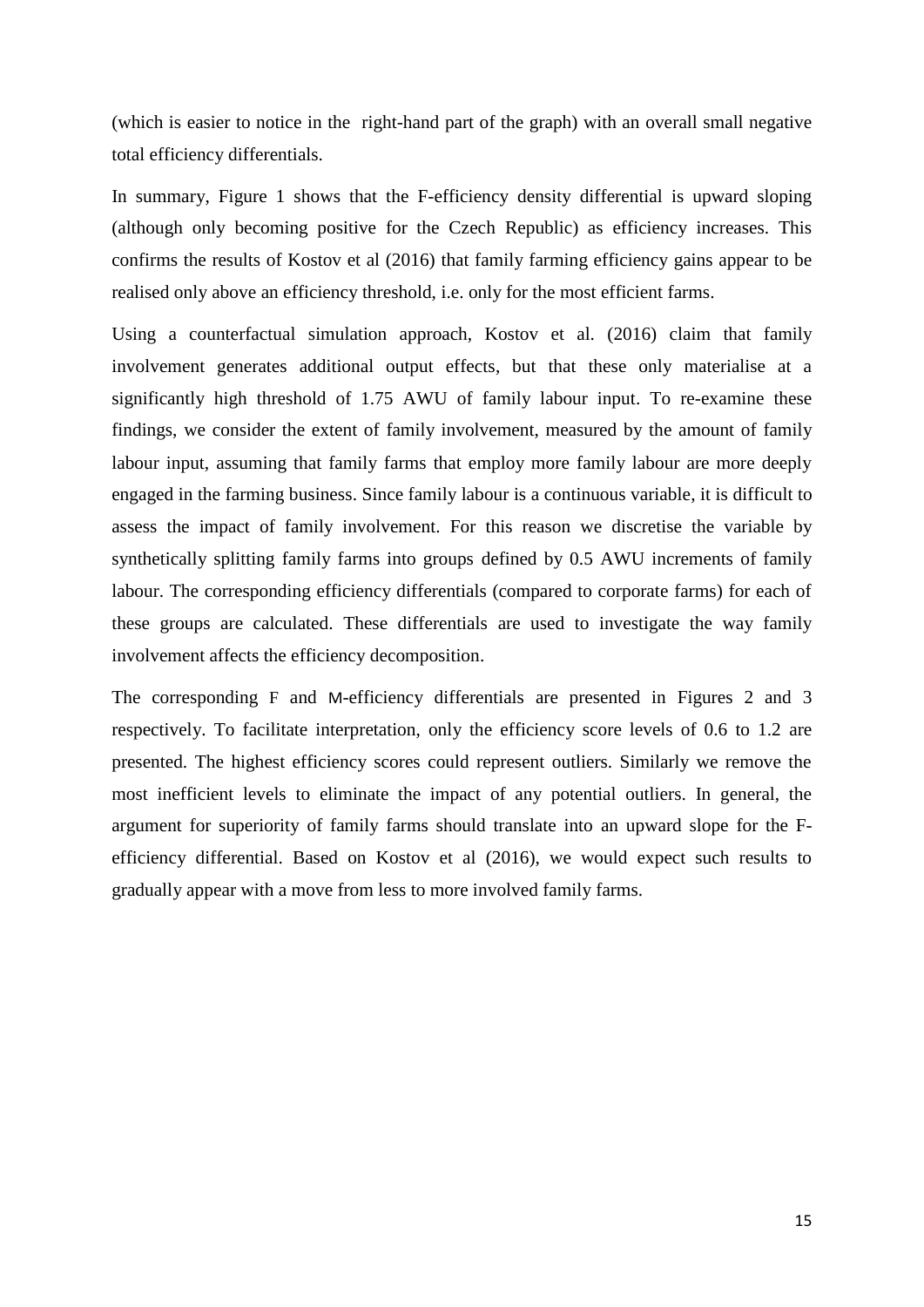

Figure 3. Changes in M-efficiency effects by family involvement

![](_page_16_Figure_3.jpeg)

z ÷

 $1.2$ 

 $1.1$ 

 $\circ$ 

 $\overline{1}$  $0.6\,$ 

 $0.7$ 

 $0.8$ 

 $0.9$ 

Efficiency score

 $1.0\,$ 

 $-0.1$  $-0.2$  $0.6$  $0.7$  $0.8$  $0.9$  $1.0$  $1.1$  $1.2$ Efficiency score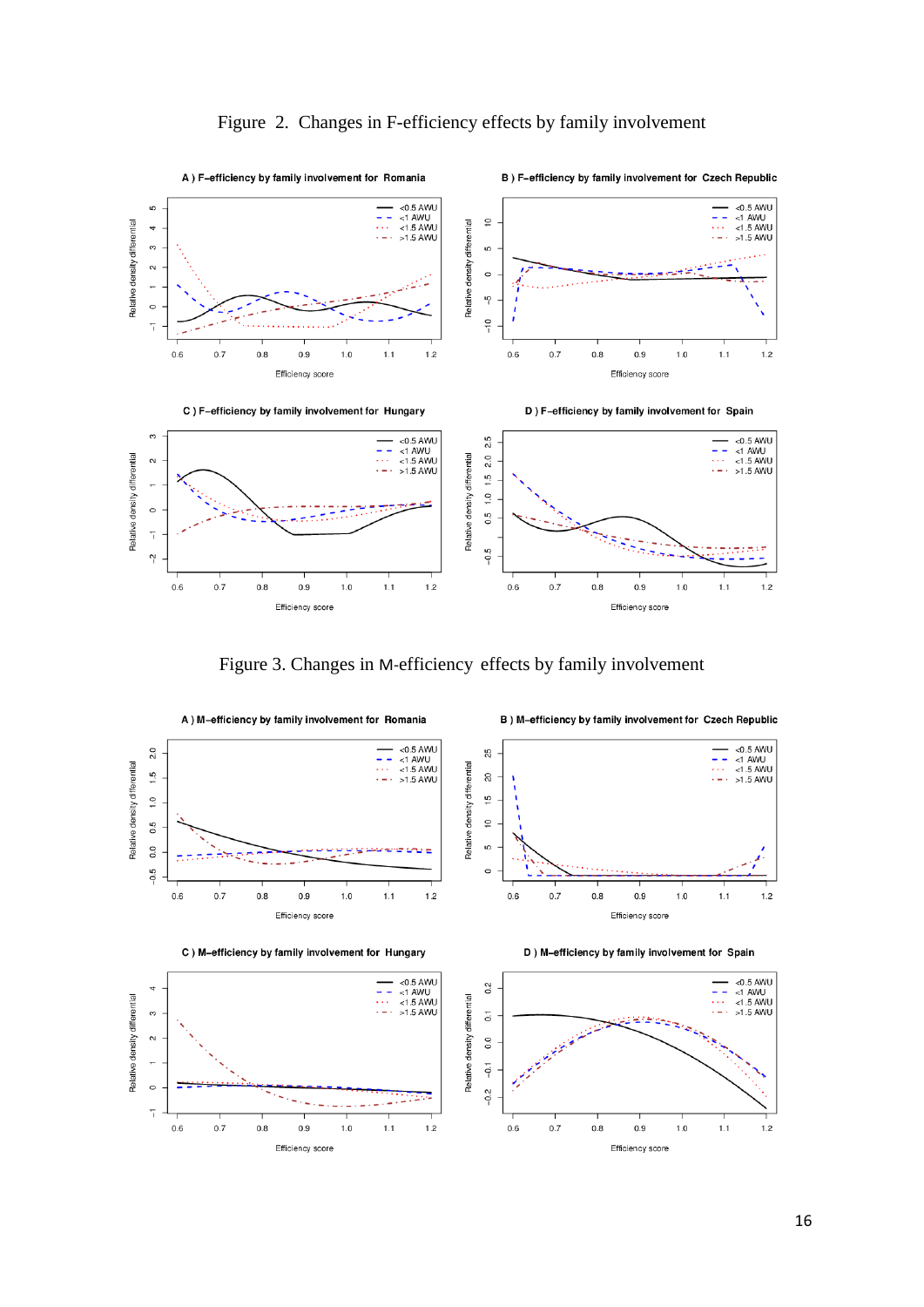There are two features of the F-efficiency differential graphs (Figure 2) that are of particular interest: first, the relative ordering of these differentials according to the extent of family involvement, and second, the shape of these differentials.

Let us consider the relative ordering of the different efficiency differentials. F-efficiency, in general, appears to be enhanced by greater family involvement. This can be inferred from the fact that the corresponding efficiency differentials for farms with greater family involvement increase for higher levels of technical efficiency. This is consistent with the hypothesis that greater family involvement will lead to positive efficiency gains due to lower monitoring costs. However, in this study this particular effect can only be observed at a relatively higher level of technical efficiency - 0.9 and above. In other words, the positive effect of family involvement is stronger for more efficient farms.

The other characteristic feature is the actual shape of these differentials. Although in general the expected upward sloping efficiency differentials, at least at the higher efficiency levels, can be observed, this is not the case for Spain, where the F-efficiency differentials appear relatively flat at the higher efficiency levels. Due to the prevalence of family farms in Spanish agriculture, the estimated differentials are heavily dependent on characteristics of a small number of commercial farms, which could explain why any such differences are relatively small.

Overall, Figure 2 provides evidence of the presence of efficiency enhancing monitoring effects, associated with higher degree of family involvement.

Figure 3 presents how M-efficiency changes with the level of family involvement. Let us first consider the relative ordering of the M-efficiency differentials. Unlike F-efficiency, we cannot observe any regularity in the way these change with the level of family involvement In particular for Romania and Spain family involvement over 0.5 AWU improves Mefficiency, but this effect flattens quickly and the effects of all the other groups (0.5-1.0, 1.00- 1.5 and over 1.5 AWU) are practically indistinguishable. In Hungary, on the other hand, too much family involvement (>1.5 AWU) reduces M-efficiency. Such finding should not be surprising, since M-efficiency measures managerial capabilities and the extent of family involvement may not be an appropriate measure for this. Greater family involvement could improve managerial capabilities (as we observe for Romania and Spain), but too much family involvement could seriously deteriorate them (see the result for Hungary and to some degree Spain).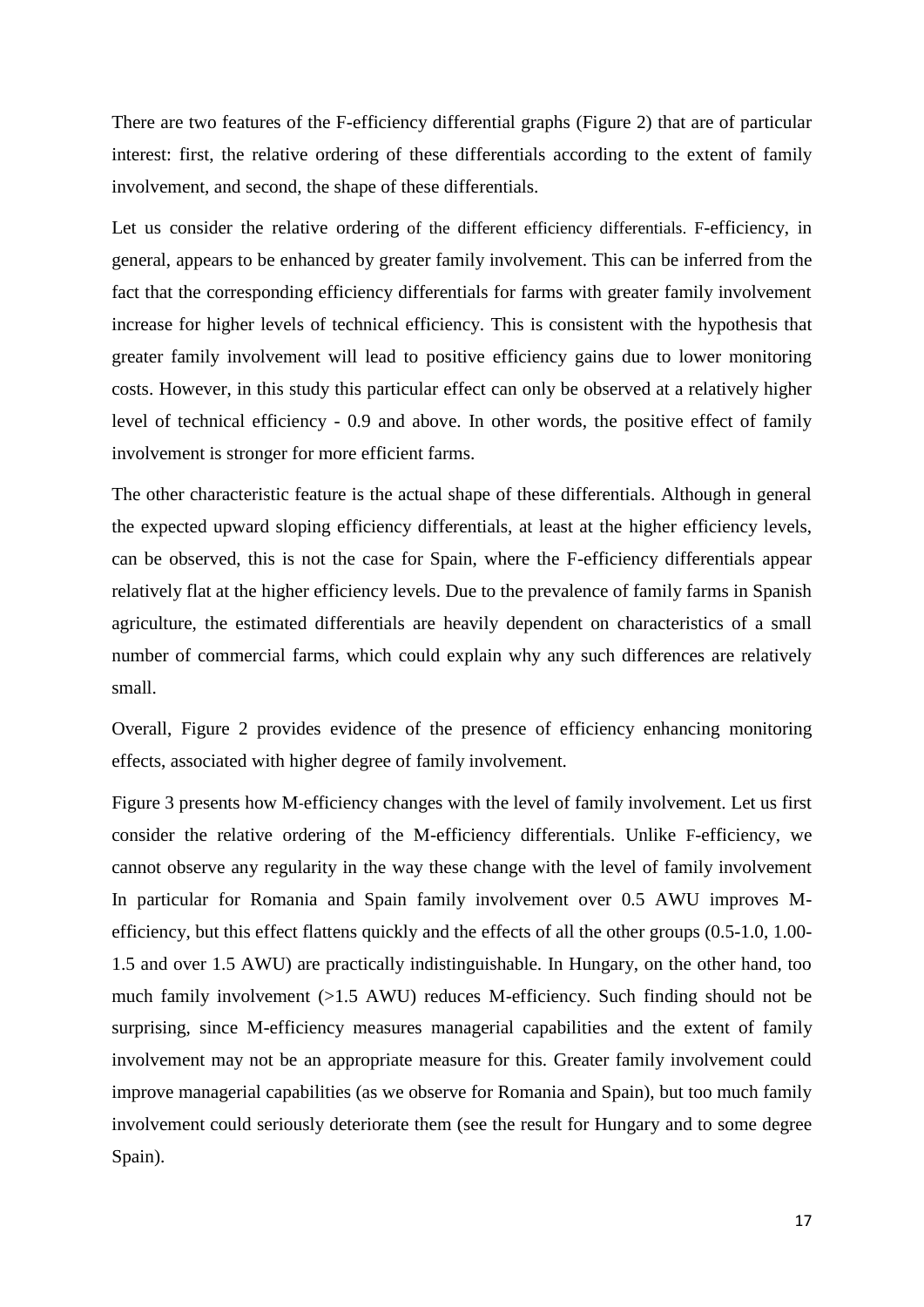With regard to the relative slope of the M-efficiency differential, again the findings are inconclusive. In the case of Romania, greater degree of family involvement results in upward sloping M-efficiency differential, suggesting a beneficial overall efficiency effect. However, in the case of Spain we observe downward sloping differential which suggest insufficient managerial capabilities, meaning that family farms fail to realise their potential.

#### **6. Conclusions and policy implications**

We examine quantitatively the claims of the 'superiority' in terms of economic efficiency of the family form of organisation of agricultural production compared to non-family 'corporate' farming. The theoretical arguments for family farming are centred on family labour, which could be more productive and involve lower monitoring costs than hired labour because of its motivation as a residual claimant on farm profits (Allen and Lueck, 1998; Pollak 1985). Recently, Kostov et al. (2016) provided limited empirical support for this conjecture.

To test the predictions of theoretical models empirically, we compare the efficiency distributions of family and corporate farms. We decompose total efficiency into two distinct components, namely M-efficiency, which measures the farm's managerial and organisational capabilities to realise efficiency gains, and F-efficiency as a residual from total efficiency, which measures the difference in production capacity between family and corporate farms

In other words, family farms might be expected to have the capacity to perform well (achieve higher levels of efficiency) because of better motivation and lower management (organisational) costs. But family farms might be limited in their capability to deliver outputs (and revenues) because of insufficient managerial capabilities. By employing a nonparametrically estimated non-separable production frontier to derive individual farm efficiency scores we allow family involvement (measured by family labour input) to have a potentially transformative effect on the production possibilities and this effect is captured by the F-efficiency differential.

The use of conditional quantile techniques produces robust frontier estimation thus accumulating any outlier effects in the efficiency scores. Summarising the efficiency scores via probability measure (i.e. their probability density), reduces the effect of outliers by simultaneously benefiting from the correct ordering of the efficiency scores due to the robustly estimated frontier.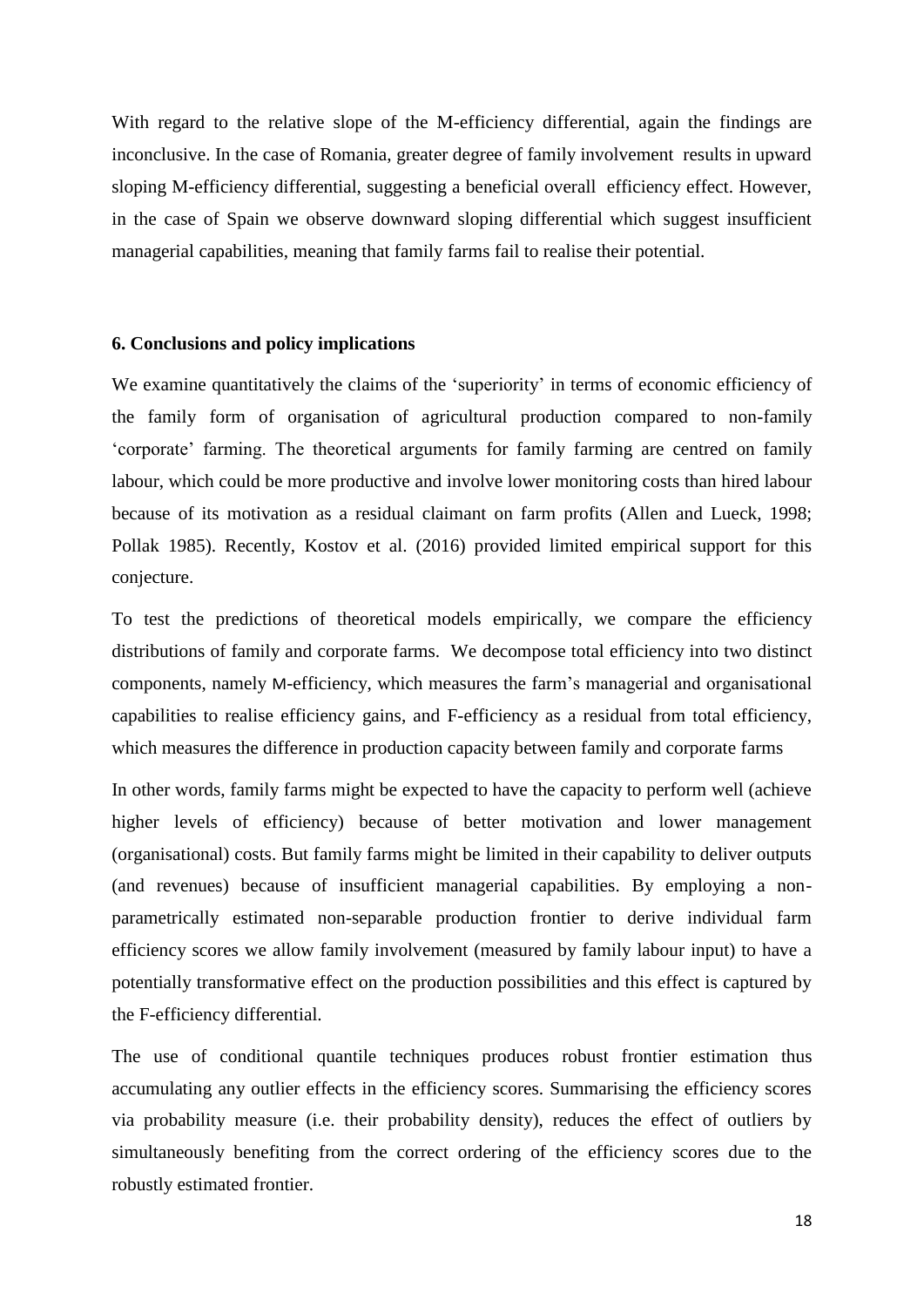The results suggest that greater family involvement improves F-efficiency, hence effectively increasing the production capacity of the family farm. However, the extent to which family farms can realise this potential, as measured by M-efficiency, varies from one country to another. We can tentatively suggest that such managerial capabilities initially increase with family involvement before the increase in family labour starting to have a detrimental effect. The presented decomposition of efficiency effects demonstrates that contribution of managerial capabilities (i.e. M-efficiency) to the aggregate efficiency is more important that this of the potential capacity benefits of family farming (i.e. F-efficiency).

Therefore, it appears that the existing emphasis on the family effects, i.e. F-efficiency, that seems to underlie much of the literature on the superiority of family farming, is misplaced. It is only by decreasing, or in the best case removing the negative M-efficiency effects, i.e. by improving the management capabilities of family farms, that the total efficiency gains could be achieved. These results imply that policy should focus on enhancing management capabilities of family farmers in order to allow them to benefit from the advantages of family labour input.

#### **References:**

Allen, D and Lueck, D. (1998) The nature of the farm, Journal of Law and Economics, 41(2):343-386.

Aragon, Y., Daouia, A., Thomas-Agnan, C., 2005. Nonparametric frontier estimation: A conditional quantile-based approach. Econometric Theory 21, 358–389.

Behr, A. (2010) Quantile regression for robust bank efficiency score estimation, In European Journal of Operational Research, 200(2), 568-581.

Bernini, C., Freo, M. & Gardini, A. (2004) Quantile estimation of frontier production function, Empirical Economics, 29: 373-381.

Brookfield, H. and Parsons, H. (2007) Family farms: Survival and prospects. A World-Wide Analysis, Routledge: Abingdon, Oxon.

Cazals, C., Florens, J.P., Simar, L., 2002. Nonparametric frontier estimation: a robust approach. Journal of Econometrics 106, 1–25.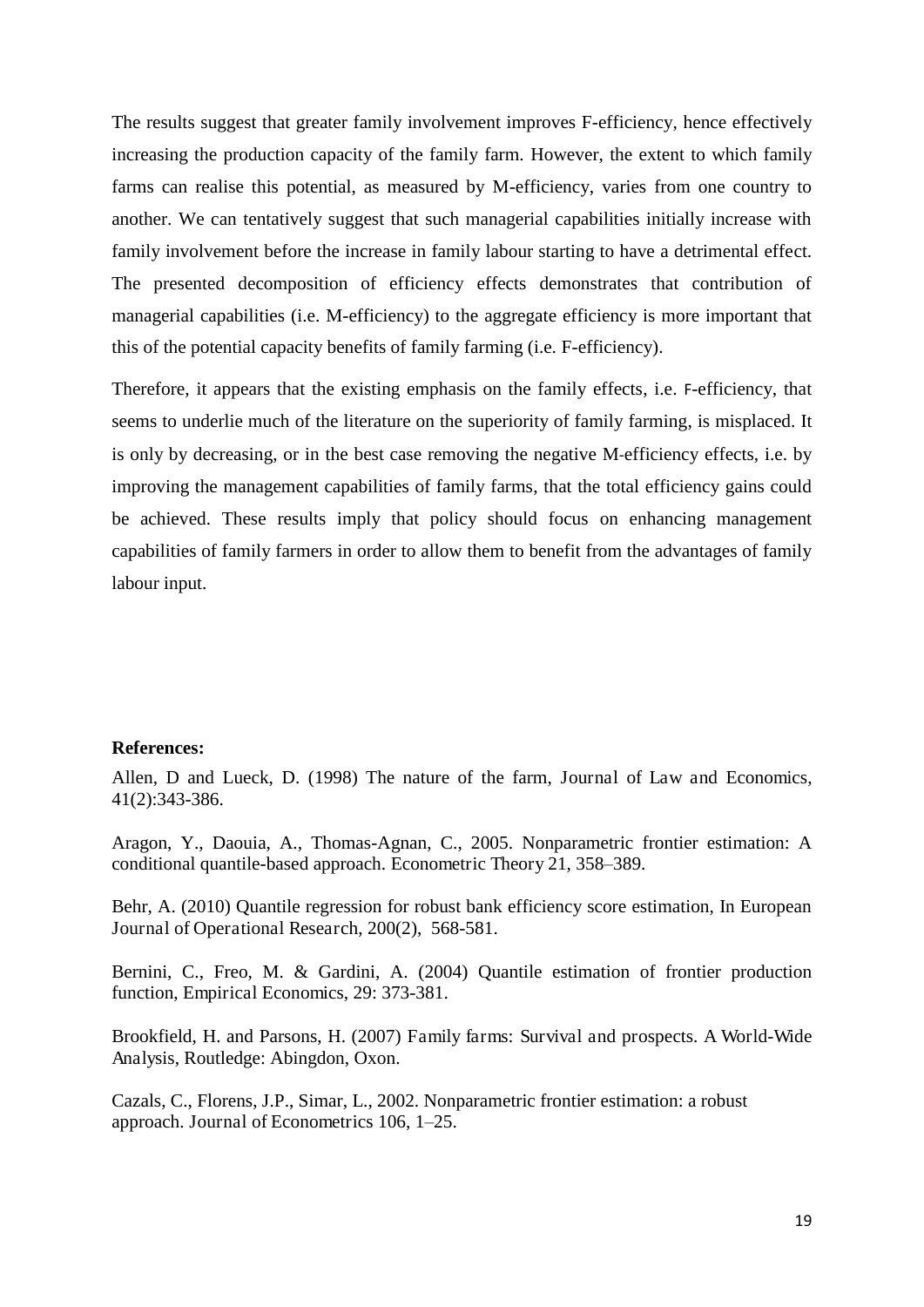Chernozhukov, V. (2005) Extremal Quantile Regression, Annals of Statistics, 33 (2), 806- 839.

Chernozhukov, V. and I. Fernandez-Val (2011) Inference for Extremal Conditional Quantile Models, with an Application to Market and Birthweight Risks, The Review of Economic Studies, 78 (2), 559-589.

Council of the European Union (26 July 2013). Family farming prospects in the context of globalization, Discussion paper. 12786/13, AGRI516. Available at: http://static.eu2013.lt/uploads/documents/Programos/Discussion%20documents/Informal\_A GRI\_DP.PDF.

Daouia, A., Simar, L., 2007. Nonparametric efficiency analysis: A multivariate conditional quantile approach. Journal of Econometrics 140, 375–400.

Davidova, S. and Thomson, K. (2014) "Family Farming in Europe: Challenges and Prospects". In-depth Analysis of the AGRI Committee, European Parliament, Agriculture and Rural Development. [http://www.europarl.europa.eu/RegData/etudes/note/join/2014/529047/IPOL-](http://www.europarl.europa.eu/RegData/etudes/note/join/2014/529047/IPOL-AGRI_NT(2014)529047_EN.pdf)

[AGRI\\_NT\(2014\)529047\\_EN.pdf](http://www.europarl.europa.eu/RegData/etudes/note/join/2014/529047/IPOL-AGRI_NT(2014)529047_EN.pdf)

Davidova, S., Bailey, A., Dwyer, J., Erjavec, E., Gorton, M., Thomson, K. (2013) Semi-Subsistence Farming – Value and Directions of Development, study prepared for the European Parliament Committee on Agriculture and Rural Development. Available at: [http://www.europarl.europa.eu/RegData/etudes/etudes/join/2013/495861/IPOL-](http://www.europarl.europa.eu/RegData/etudes/etudes/join/2013/495861/IPOL-AGRI_ET(2013)495861_EN.pdf)[AGRI\\_ET\(2013\)495861\\_EN.pdf](http://www.europarl.europa.eu/RegData/etudes/etudes/join/2013/495861/IPOL-AGRI_ET(2013)495861_EN.pdf)

Djurfeldt, G. (1996) Defining and operationalizing family farming from a sociological perspective, Sociologia Ruralis, 36(3):340-351.

European Commission (2013). Agriculture and Rural Development Family Farming. Available at: [http://ec.europa.eu/agriculture/family-farming/index\\_en.htm](http://ec.europa.eu/agriculture/family-farming/index_en.htm)

European Parliament (EP) Committee on Agriculture and Rural Development (2016), Draft Report on how the CAP can improve job creation in rural areas, (2015/2226(INI)) Committee on Agriculture and Rural Development (6.04.2016), Available at http://www.europarl.europa.eu/sides/getDoc.do?pubRef=- //EP//NONSGML+COMPARL+PE-580.547+02+DOC+PDF+V0//EN&language=EN

FAO (2013) 2014 IYFF FAO Concept Note (Modified May 9, 2013). Available at: [http://www.fao.org/fileadmin/templates/nr/sustainability\\_pathways/docs/2014\\_IYFF\\_FAO\\_C](http://www.fao.org/fileadmin/templates/nr/sustainability_pathways/docs/2014_IYFF_FAO_Concept_Note.pdf) [oncept\\_Note.pdf.](http://www.fao.org/fileadmin/templates/nr/sustainability_pathways/docs/2014_IYFF_FAO_Concept_Note.pdf)

Fennell, R. (1997) The Common Agricultural Policy. Oxford: Clarendon.

Gasson, R. and Errington, E. (1993). The Farm Family Business. CAB International, Wallingford, UK.

Hendricks, W. & R. Koenker (1992) Hierarchical Spline Models for Conditional Quantiles and the Demand for Electricity. Journal of the American Statistical Association 87, pp.58-68.